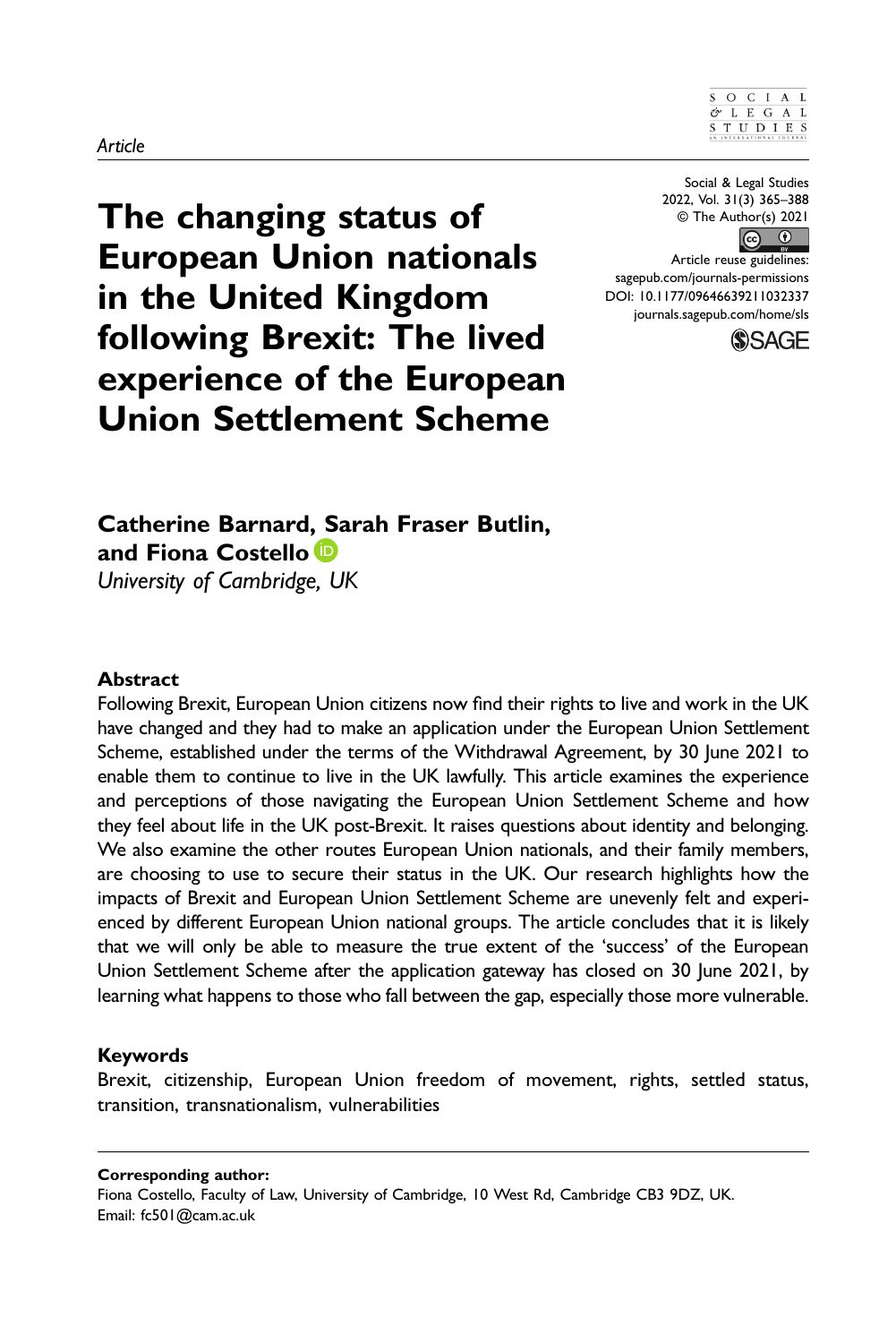## Introduction

The UK left the EU on 31 January 2020 after a referendum on 23 June 2016 delivered a narrow victory for those voting in favour of ending the UK's membership of the European Union (EU). Universally referred to as 'Brexit', leaving the EU has meant the end of freedom of movement for EU nationals under EU law, together with Norwegian, Icelandic, Liechtenstein, and Swiss nationals (European Economic Area  $( 'EEA+'')$ ), as well as their non-EU national family members (NEFMs), into the UK (and UK nationals in Europe). This was one aspect of the Leave Vote's call to 'take back control' of the UK's borders. The end of free movement was in fact delayed, due to the transition period (1 February 2020–31 December 2020), but it formally happened on 31 December 2020.

In a move to preserve the rights of those EEA+ nationals who already live in the UK, the British Government introduced an application process called the EU Settlement Scheme (EUSS). The EUSS is a Home Office (HO) scheme giving effect to the citizens' rights provisions of the Withdrawal Agreement which was implemented in the UK by the European Union (withdrawal agreement) Act 2020. The scheme went live in March 2019 and all EEA+ citizens and their non-EU family members (NEFMs) had to make an application to the scheme before the application deadline of 30 June 2021. Detailed rules on the EUSS are found in the appendix EU to the immigration rules.

In this article, we examine the position of those already living in the UK before the end of the transition period. The Office for National Statistics estimated that there were 3 million<sup>2</sup> EU nationals living in the UK, but no data was available on the exact number. In fact, this figure included Irish citizens, who are eligible for the scheme but do not have to apply to remain in the UK, but it did not include EEA-EFTA and Swiss citizens who must make an application, nor third-country national family members. To date, there have already been about 5.4 million applications to EUSS. The latest statistics for the EUSS show that non-EU application numbers are 340,000 (March 2021) meaning that NEFMs of EU nationals represent 6% of the total number of applications to date (Barnard and Costello, 2020b).

We examine the roll-out of the new EUSS in its first 24 months of operation, looking at how this scheme is working in practice – specifically the lived experiences of those making applications. We note that, for many, the EUSS is an achievable, relatively easy application, and the digital-only status will be manageable for them moving forward, in line with the HO's future policy move towards a largely digital immigration system. Yet even for this group, Brexit has presented a number of challenges as to how life for them has changed, especially how they feel about their life in the UK (Bueltmann, 2019; Guma and Jones, 2019).

There are also particular groups who struggled to meet the June 2021 deadline for an application, and who will struggle to maintain a digital status. To develop our understanding of this complexity and nuance we also discuss some of the perceived hierarchy within the EEA+ group of nationals in the UK – as reflected by respondents to our research.

The article is structured as follows. First, we begin by describing the methods used to do the research (section 'Method'). Second, we present our findings about how EEA+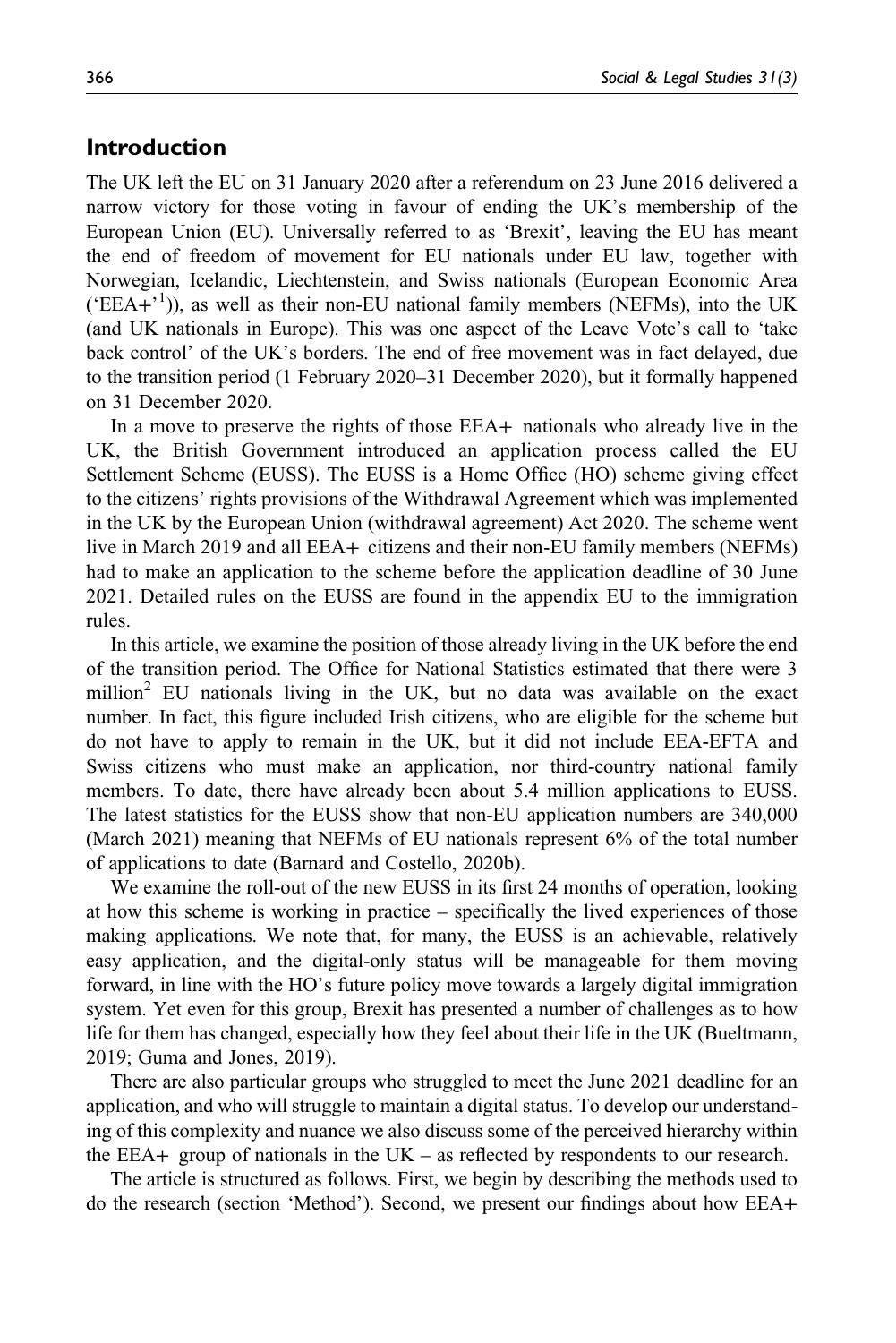nationals perceive their change of status from citizen to migrant (section 'Changing status') and how they have experienced the process of applying for EU settled status,

whether they choose to opt for UK citizenship, and the barriers within the process of applying (section 'The EU settled status scheme'). Section 'Conclusion' concludes.

# Method

Our research has drawn on a range of techniques in order to gather evidence of EEA+ nationals' everyday experiences of Brexit and EUSS in the broadest sense.

In the first instance, we launched an online survey, open from October 2019 to December 2019. The survey asked questions about people's experiences of making an application to EUSS as well as asking about how life has changed for them as an EEA+ national in the UK. The survey also asked about their nationality, length of time in the UK, age, and salary scale to allow us to undertake a comparative analysis under these additional markers. The digital survey was available only in English and shared online using various social media platforms and our own project website. We recognise that presenting a survey in this way risks excluding those who cannot speak English fluently or who are not digitally literate.

Follow-up phone calls and emails were undertaken with 20 survey respondents. The phone calls typically lasted 30 min and were an opportunity to discuss further some people's individual answers as well as broader trends identified. We had 181 responses to the survey, with 24 different nationalities represented in total. Nationals from France, Germany, Italy, the Netherlands and Poland made up 50% of all responses. The follow-up phone calls were with nationals from France, Germany, Italy, Austria, Finland, the Netherlands and Sweden. The quantitative survey response data was analysed using STATA and the telephone conversations were recorded and transcribed for analysis.

Those from  $A10<sup>3</sup>$  countries were not represented at all in the telephone follow-up and under-represented in the online survey generally, representing just 39 responses in total. This reflects research from the 3 million group<sup>4</sup> which notes that the concentration of responses from Western European countries and lack of representation of Central and Eastern European countries was significant in their 2019 research, especially 'because existing evidence from other research projects indicates that Eastern Europeans are a group with specific experiences and vulnerabilities, not least because they have been particularly affected by xenophobia and hate crimes during and since the EU referendum', (Bueltmann, 2019: 10).

We then undertook focus groups with over 50 individuals hosted by frontline community advice charities supporting individuals to make applications to the EUSS and navigate life in the UK post-Brexit. Unlike the research participants in the online survey, our research with specialist immigration and multi-lingual advice agencies<sup>5</sup> in community settings was almost exclusively undertaken with those from A10 countries. The non-A10 participants who engaged in the focus groups were two Pakistani-born Italian nationals in Birmingham and Portuguese nationals in Great Yarmouth who were originally from former Portuguese colonies in Western Africa and Asia – which serves to highlight the reach of EU citizenship beyond the geographical borders of the EU (see Table 1).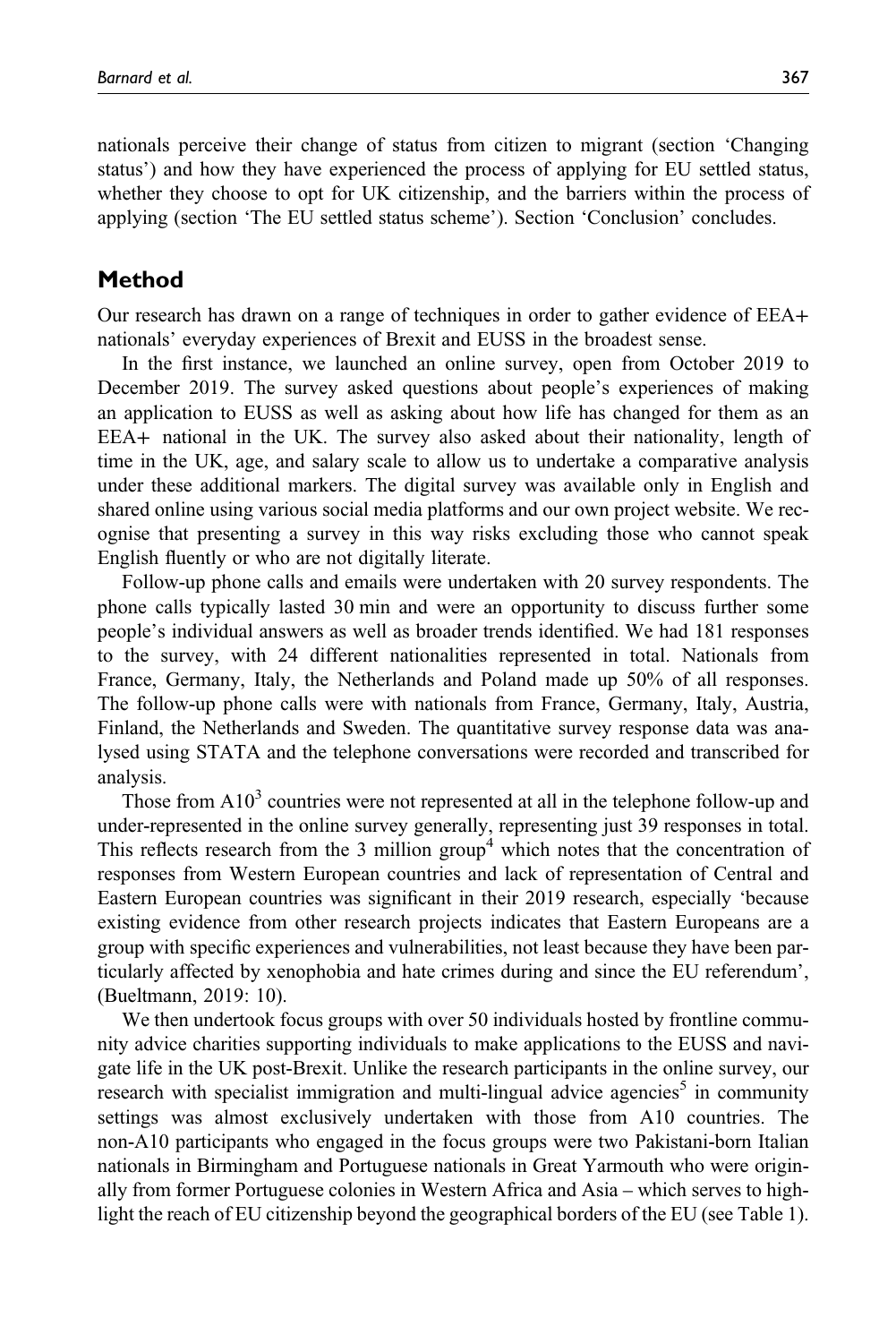| Focus group location               | N  | <b>Nationalities</b>                  |
|------------------------------------|----|---------------------------------------|
| Great Yarmouth FG 1                | 13 | Portuguese, Polish, Bulgarian         |
| Kings Lynn                         | 5  | Lithuanian                            |
| Birmingham                         |    | Italian, Lithuanian, Polish, Romanian |
| Wisbech                            | 6  | Lithuanian, Polish, Latvian           |
| <b>Bedford</b>                     | 8  | Polish                                |
| Cornwall (farm workers)            | 9  | Romanian, Lithuanian, Bulgarian       |
| Great Yarmouth FG 2 (care workers) | 6  | Portuguese, Lithuanian, Latvian       |
|                                    |    |                                       |

Table 1. Focus groups (FG) locations, numbers and nationalities.

Focus groups lasted between 50 and 60 min on average and were conducted in a multilingual format with questions asked in English and translators available in sessions. All focus groups were recorded and transcribed (in English) to enable comparative analysis. The focus groups discussed the impact of Brexit in everyday life, EUSS applications, and experience of and/or perception of discrimination as an EEA+ national living in the UK.

To capture the realities of making applications under the new scheme – particularly for those accessing support from specialist multi-lingual advice organisations – we worked directly with two community advice agencies  $ACCESS$  and  $GYROS<sup>6</sup>$  based in Norfolk and Suffolk, East of England, who to date have supported over 2000 individuals to make EUSS applications in eighteen months, September 2019–March 2021. The authors were able to access client case notes and attend weekly 'complex case' frontline advisor team meetings to track any issues which were arising around EUSS. Field notes from these meetings were recorded each week and any individual cases were followed up through access to casework files. We have already recorded some of the issues which have arisen with applying to the EUSS via a series of blogs on the UK in a Changing Europe website.<sup>7</sup>

We also undertook analysis of the top line EUSS data made available via the HO including both a monthly and a quarterly statistics release. This data release covers applications to the scheme, outcomes of applications, nationality and age of those applying to the scheme, and geographical/local authority level breakdown of applications to the scheme. We use this national data to contextualise our findings within the broader national landscape for EUSS applications.

The mixed-method approach adopted meant that for the purposes of the research, we were able to reach a broader representation of EU nationals living in the UK. We shall refer to those recruited into research via the online survey as Group A and those recruited via community focus groups as Group B.

Finally, the online survey, follow-up telephone interviews and majority of the focus groups (though not all) took place before the final Brexit day of 31 January 2020. This is reflected in some responses which continued to hold out the belief that Brexit would not in fact happen and would somehow be reversed. This belief was further reinforced by the fact that during this time, two Brexit dates had already been pushed back, adding to the sense on the part of some people that Brexit simply would not happen.

In the next two sections, we examine what the research showed, first about the effect the Leave vote had on EEA+ citizens already living in the UK and second, their experiences of applying for settled status.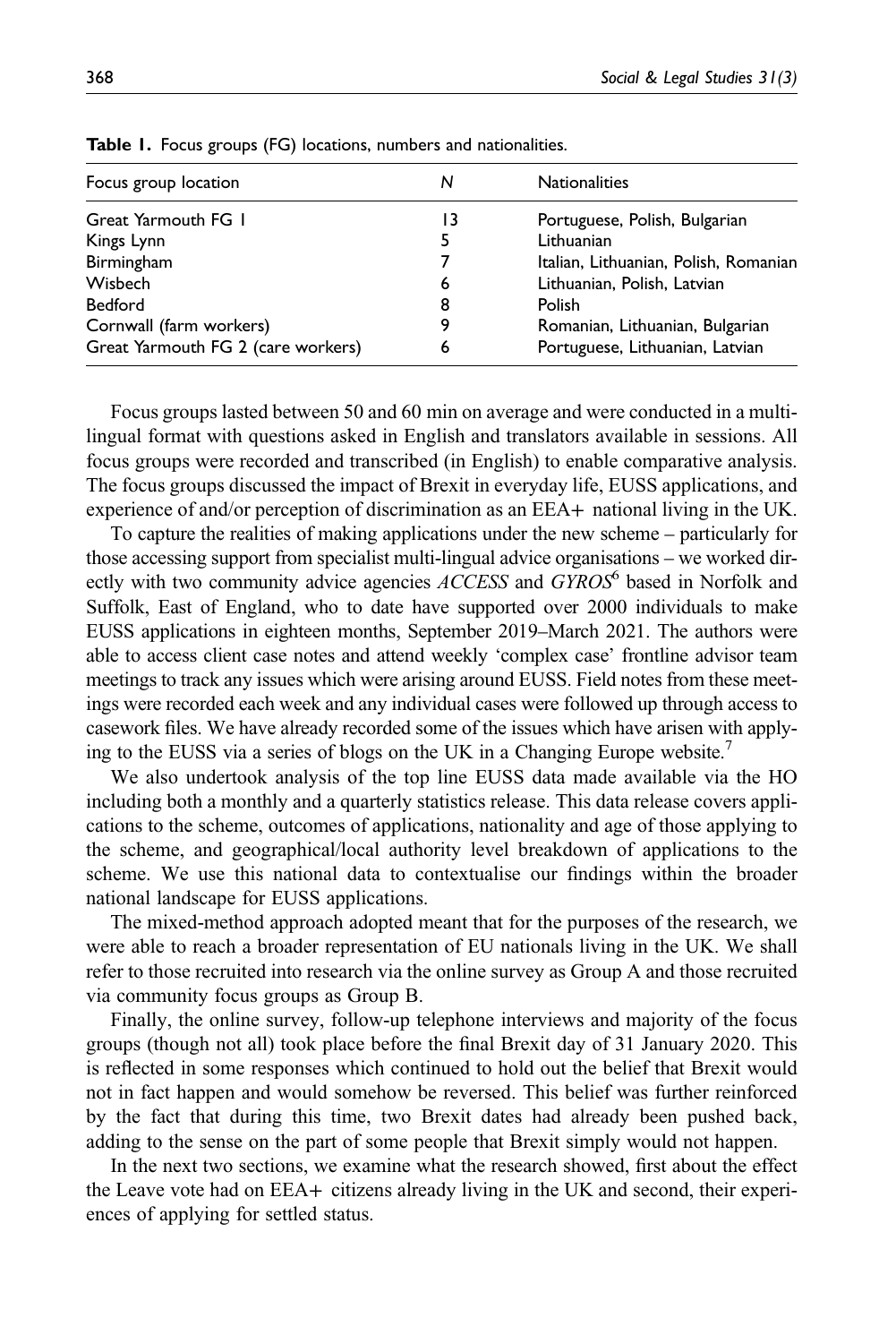# Changing status

My experience has changed from feeling like a settled citizen to an immigrant enforced to apply for permission to reside in my own home.

(Polish national)

It was evident from those we spoke to (especially expressed by those in Group A) that the process of Brexit made them feel like they were 'becoming a migrant' in the UK (see also Bhambra, 2017). Previously, many considered themselves as being an equal EU citizen who had moved to the UK under the freedom of movement rules. Brexit initiated a process of being reclassified as a 'migrant' which some struggled with, noting that they had never felt different in the UK before, a process of being 'othered' (Guma and Jones, 2019: 2).

Before the referendum I felt British. It's since been made clear to me via media and individuals that I am not part of this country.

(German national)

Yes, I feel as an immigrant now whereas before I felt fully integrated in UK society. (French national)

However, for others this treatment was not just the hallmark of post-referendum life: they say that they had already experienced this less equal/more hostile undertone. However, post-Brexit people felt more empowered to voice those sentiments in public.

My feeling is that Brexit makes racist/xenophobic individuals feel entitled to openly express their feelings.

(Italian national)

I think it also depends on which EU country you are from – potentially if I was from Poland/ Romania or Bulgaria people would be much nastier.

(German national)

Those from the focus groups also noted hostility towards EEA+ nationals pre-dating Brexit as a common experience. Many reported experiencing some form of 'go home' rhetoric during their life in the UK, pre-dating and then exacerbated by Brexit.

Years ago, before the Referendum, I was told at the NINO office to go back to where I came from.

(Lithuanian national)

Another time I was outside the school and was told 'if you want to talk in your own language, go back to where you came from'.

(Bulgarian national)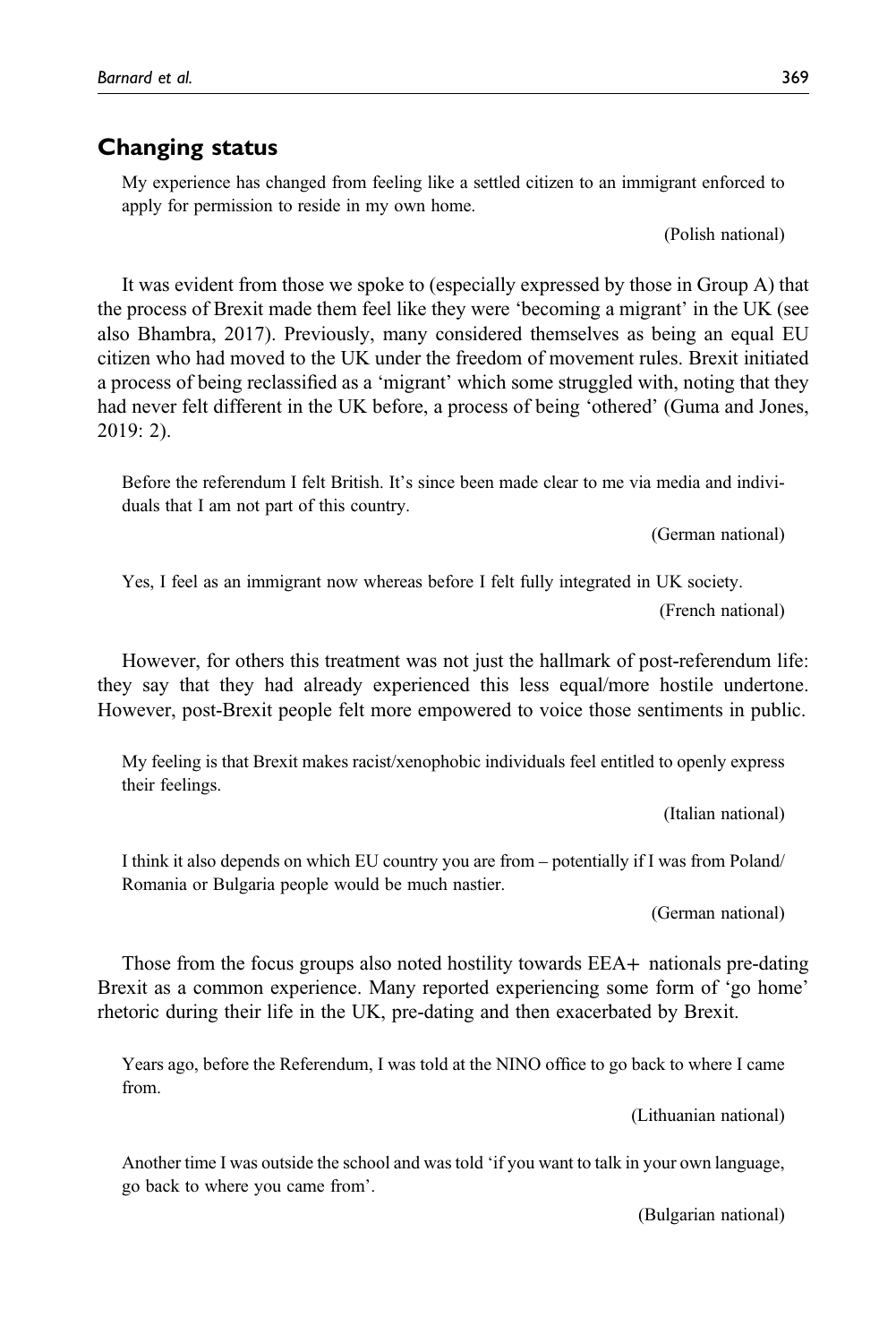This is supported by the literature which records a particular hostility to Polish, Romanian and Bulgarian migrants but more broadly to anyone from where is commonly referred to as 'Eastern Europe', (Fox, 2013; Fox et al., 2015; Guma and Jones, 2019; Lulle et al., 2018, 2019; Rzepnikowska, 2019).

Further, this feeling of increasing hostility to migrants is borne out by national police data, which shows that the number of recorded hate crimes has more than doubled in the period 2012–2018, spiking around the time of the referendum with a 41% recorded increase in the 12-month period 2015–2016, (Rzepnikowska, 2019: 61), albeit that the recorded hate crime targeted all ethnic minorities and Black British individuals.

As a Romanian, I have always felt the negativity of some of the media, politicians and general discourse on Romanians and East Europeans more broadly.

(Romanian national)

This also shines a light on a further issue, identified in other research, that there was a perceived hierarchical structure of EEA+ citizens in the UK, where (White) nationals from some European countries benefit from more acceptance of their right to access free movement to the UK than others (Favell, 2008; Fox, 2013; Fox et al., 2015; Lulle et al., 2019; Rzepnikowska, 2019). We saw this issue being internalised and articulated by some respondents:

Not really, I'm lucky enough to blend in quite well – apart from my foreign accent. I am from a wealthy Northern European country, and I am Caucasian and therefore I clearly enjoy certain privileges because of my background. People often indicate without saying it directly that I am ok because I am from one of the rich countries in the Nordics.

(Finnish national)

Being a white EU migrant in the UK from a German speaking country, I'm in a privileged position compared with other migrant communities esp. Africa, Middle Eastern, Eastern European, and ethnic minorities from EU countries.

(German national)

Those from Group B, who needed to access specialist language support to participate in the research face further 'acceptance' hurdles. Grzymala-Kazlowska (2018: 260) in their research noted that structural constraints such as long working hours, or working solely with other non-English speakers, can make it difficult for some migrant workers to establish English language skills and connections in their wider communities. This was the reality for many of those in Group B we spoke to. They worked long, anti-social hours on farms or in local food processing factories with other non-English speaking migrant workers. Many workers in this situation often first learn another European language of their co-workers before they learn English.

I mean find me an English person in the chicken factory – there are none.

(Polish national)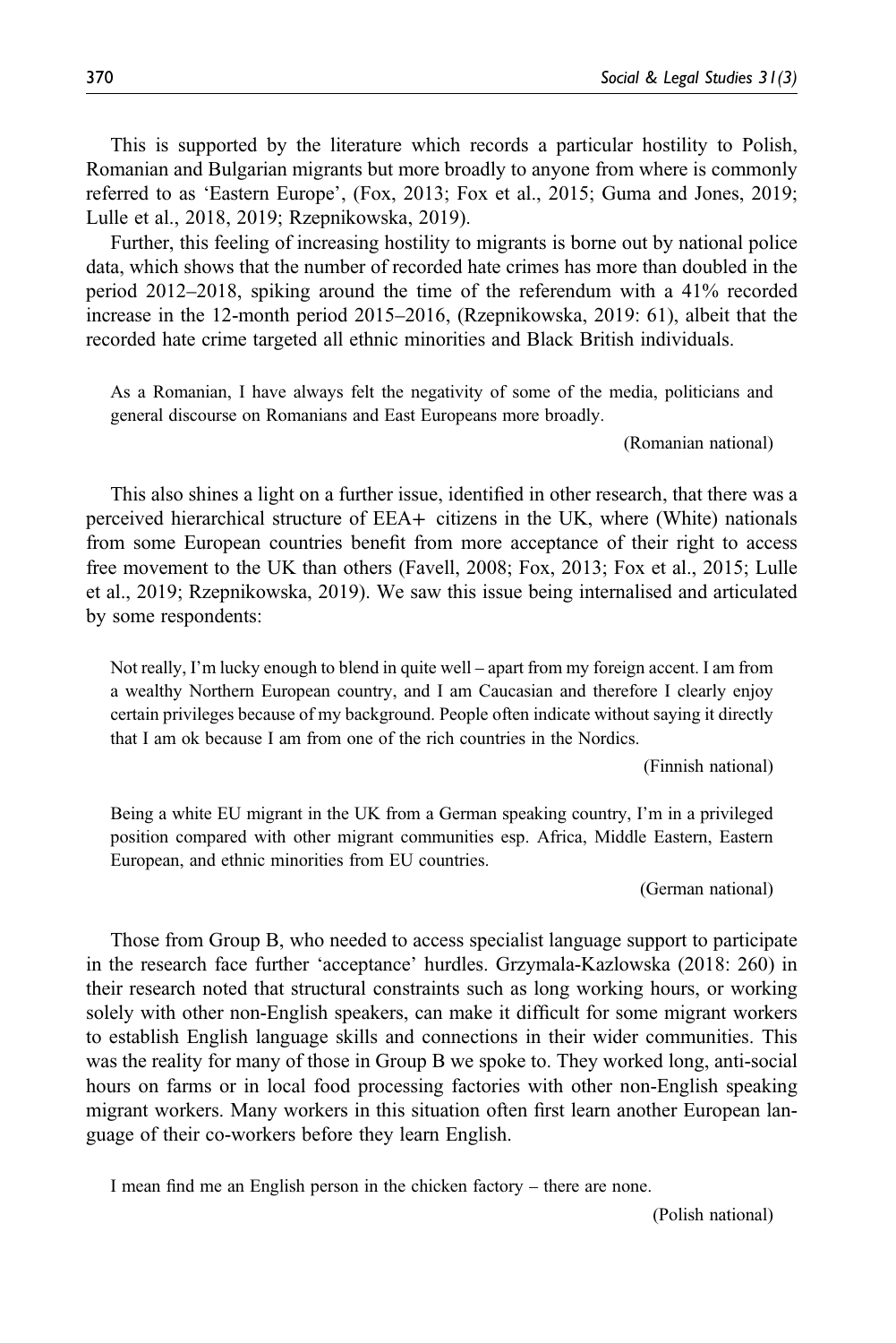Their changing status and process of being 'othered' (Guma and Jones, 2019: 2) made people more conscious of their difference than they had previously been in the UK.

Who am I? Because I am very aware I am not English now. I have never been as aware of that fact. I am concerned with that idea. I am away from France – I have been away for so long. I understand two cultures now. Am I French? Am I English?

(French national)

In fact, across both Groups A and B, Brexit and the Referendum were expressed as events that made people feel unwelcome in the UK. Participants expressed feeling more visible, less accepted and therefore more vulnerable in their local communities. Increasingly, they practised self-censorship in their daily lives:

After reading so many stories about hate crime, I think twice before speaking Romanian in public.

(Romanian national)

Yes. I am more careful when I speak outside, don't want people to hear my foreign accent. Recently a man shouted, 'bloody foreigner' hearing my conversation in a shop.

(Dutch national)

Our findings reflect the work of others (Grzymala-Kazlowska, 2018; see also Grzymala-Kazlowska, 2016; McGhee et al., 2017; Ranta and Nancheva, 2019) where those who had settled and had 'anchors or established footholds' (Grzymala-Kazlowska, 2018: 253) here in the UK now felt unsettled (Miller, 2019, Ranta and Nancheva, 2019) and unwelcome.

More generally Brexit and EUSS are causing EEA+ nationals heightened levels of stress and anxiety. We were told how affected some EEA+ nationals had been by the whole process and the impact it had on mental health and wellbeing. For many, Brexit has had a serious far-reaching impact on relationships with colleagues, friends and even other family members as well as more generally in their community.

I feel hunted and persecuted.

(Dutch national)

In conclusion, our research has highlighted the extensive feelings of otherness experienced by a number of our respondents because of Brexit, either as a new experience of unsettledness and self-consciousness, or as a magnification of pre-existing hostility towards them as an EU/EEA+ national. It has also identified the reinforcement of perceived acceptance hierarchies between nationals from different EEA+ states. We now consider whether the new EU settled status scheme helped them in any way.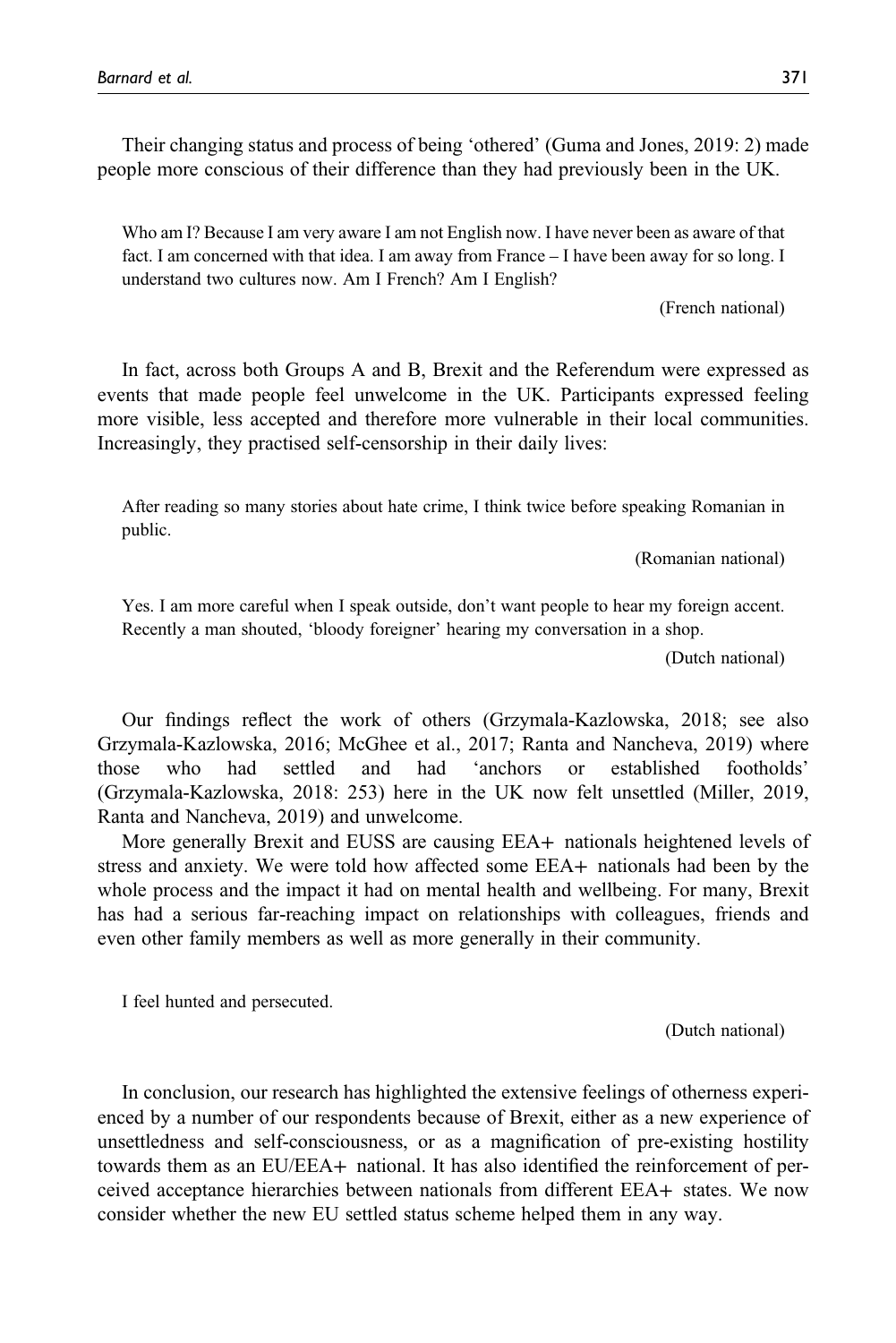# The EU settled status scheme

### The process

The immigration application process of moving from EEA+ citizen in the UK to EU migrant living here under HO rules is the EUSS. It has been described as the 'gateway between belonging and exclusion',  $8$  a process whereby people apply to access a legal immigration status to allow their continued life in the UK. The scheme was opened in the UK on 30 March 2019 after a testing phase of 200,000 people. EEA+ citizens, and all non-EU family members (NEFMs) must apply to EUSS to continue living lawfully in the UK after 30 June 2021. Depending on the length of time they can show they have been resident in the UK they will be granted settled status (EUSS) (5 or more years evidenced residency) or pre-settled status (EUPS) (less than 5 years evidenced residency).<sup>9</sup> EUSS is indefinite leave to remain whereas EUPS is limited leave to remain. Those with EUPS must re-apply when they reach 5 years of residence to be granted settled status. The government suggested that those who did not apply for settled status in time would be deported.<sup>10</sup> This statement has since been retracted, but the consequences of missing the deadline will bring EEA+ nationals face-to-face with the UK's 'hostile environment'<sup>11</sup> towards non-nationals.

The EUSS application is free and is undertaken by an app on a smartphone<sup>12</sup>. Guidance is that the 'app journey' should take around 7 min to complete – as the government advert puts it, the time it takes to make a cup of tea. To date (as of February 2021), just over 4.81 million people have received decisions under the EUSS (from 5.2 million submitted applications), with 53% receiving settled status decisions and 44% pre-settled status. For those EEA+ nationals who know about the scheme, have the accepted form of ID, documented history, the correct smartphone and IT and language skills, the process to apply for settled status can be relatively pain-free.

We've had very few bad experiences so far. Usually we can get people through [eventually] to the right decision. I say easy in comparison to other Home Office applications which are so difficult in comparison.

(Community Advisor in Birmingham)

However, especially in our early research findings, awareness of the scheme was considered to be low amongst many groups especially those who did not speak English and who might not hear about the scheme from their employers or through social networks. We visited rural agricultural farm workers in Cornwall (Group B) who live on-site in caravans in remote and isolated fields on vast farmland. This group of people illustrated the complexity of firstly ensuring that the message about EUSS got out to all those who would need to apply and secondly, the practicalities of applying for EUSS while working long hours on a farm, living 6 to a caravan. This was especially problematic in relation to having the correct paperwork, access to a printer, a decent Wi-Fi connection, time and the relevant IT and language skills necessary to undertake an application (Barnard et al., 2019). Largely, workers were not allowed to keep their own transport due to parking space restrictions, so getting into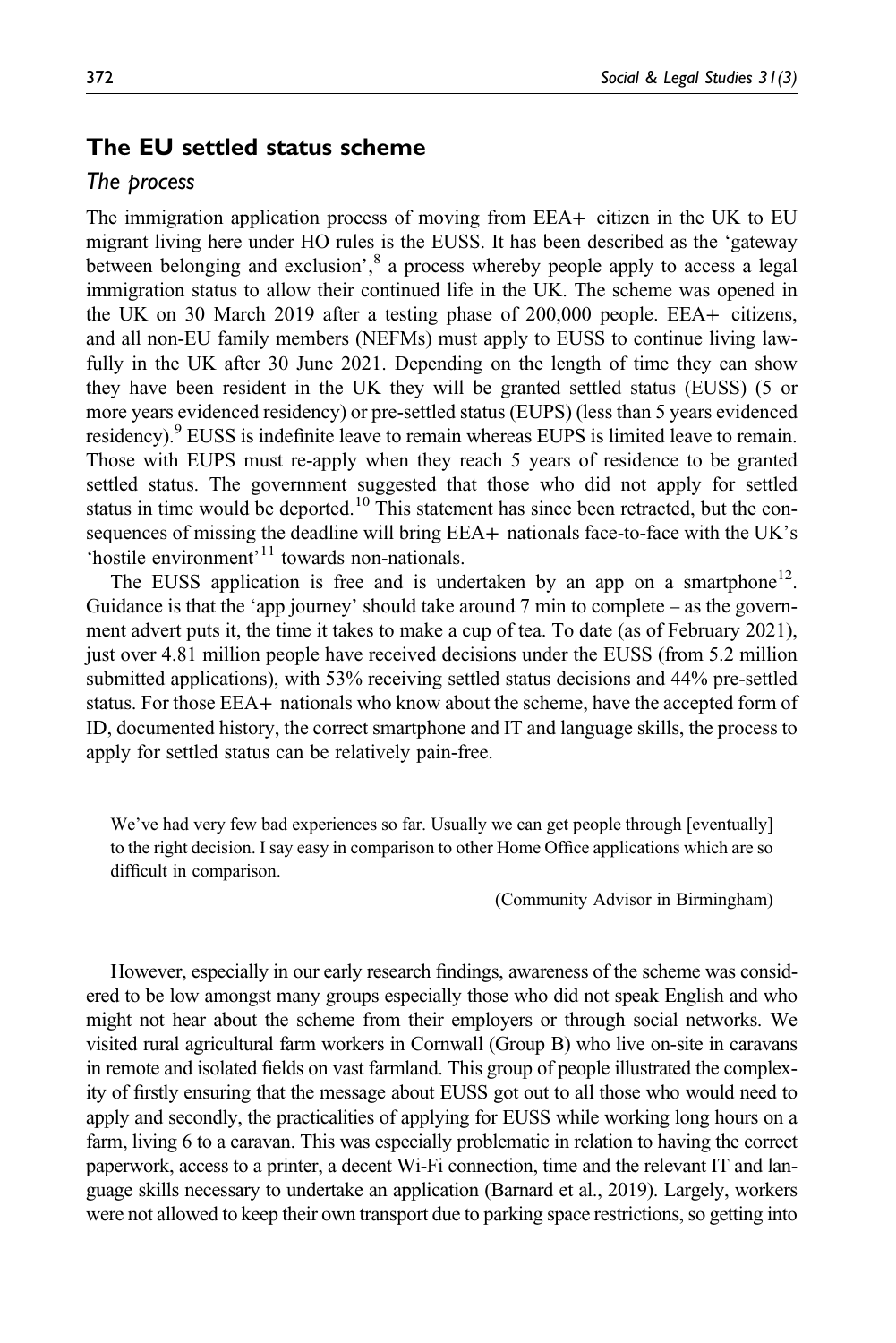the local town or city for help if needed with an application could also be a barrier, assuming help is available, which is not guaranteed.

Support from employers for the EUSS was mixed across the cohort of people we spoke with. Some of those who completed our online survey had been part of the initial testing phase (Group A) which had been supported by employers (at universities and hospitals). However, for some, it was felt that the employer saw immigration status as a 'personal issue' and not a 'work issue' so there was no support or advice available.

I got zero support from my company- they saw it as very much so a personal problem. Only got support by continuously pushing. Now there is a link on the website.

(Austrian national)

For some we spoke with (Group A), this lack of support from employers galvanised EEA+ nationals to champion support and advice within their own organisations, with some starting company-wide newsletters/blogs for other EEA+ nationals, some starting coffee mornings and others joining advocacy groups such as the 3 Million Group to join the fight to protect their rights.

I did become more politically active. Started a political group – a Pro-EU Group. Organised several events. Joined the 3 million.

(German national)

Another common narrative amongst those we spoke to was to simply not believe that Brexit would actually happen which had an effect on their engagement with the EUSS process. Our research shows that due to much mixed and unclear messaging, the delays to the Brexit date (originally due to be 29 March 2019, ultimately 31 January 2020), calls for a second referendum, and a general election, there was significant disbelief that Britain would in fact ever leave the EU. For this reason, many were delaying making an application under EUSS.

My husband says we need to wait as what is the point in doing anything if we don't know what will happen?

(Polish national)

However, even amongst those who were aware of the EUSS and planning to apply, some expressed reservations about the new scheme and also noted their mistrust in the Government. This mistrust was reflected in both Groups A and B of our research cohort. In some cases, EEA+ nationals who were aware of the scheme were suspicious of the relative 'easiness' of the EUSS application. For many, even settled status did not offer certainty of permanence in the UK – this could only be achieved through British citizenship – a point we will return to later.

EUSS seems too good to be true. I fear that it could just suddenly end at some point.

(Polish national)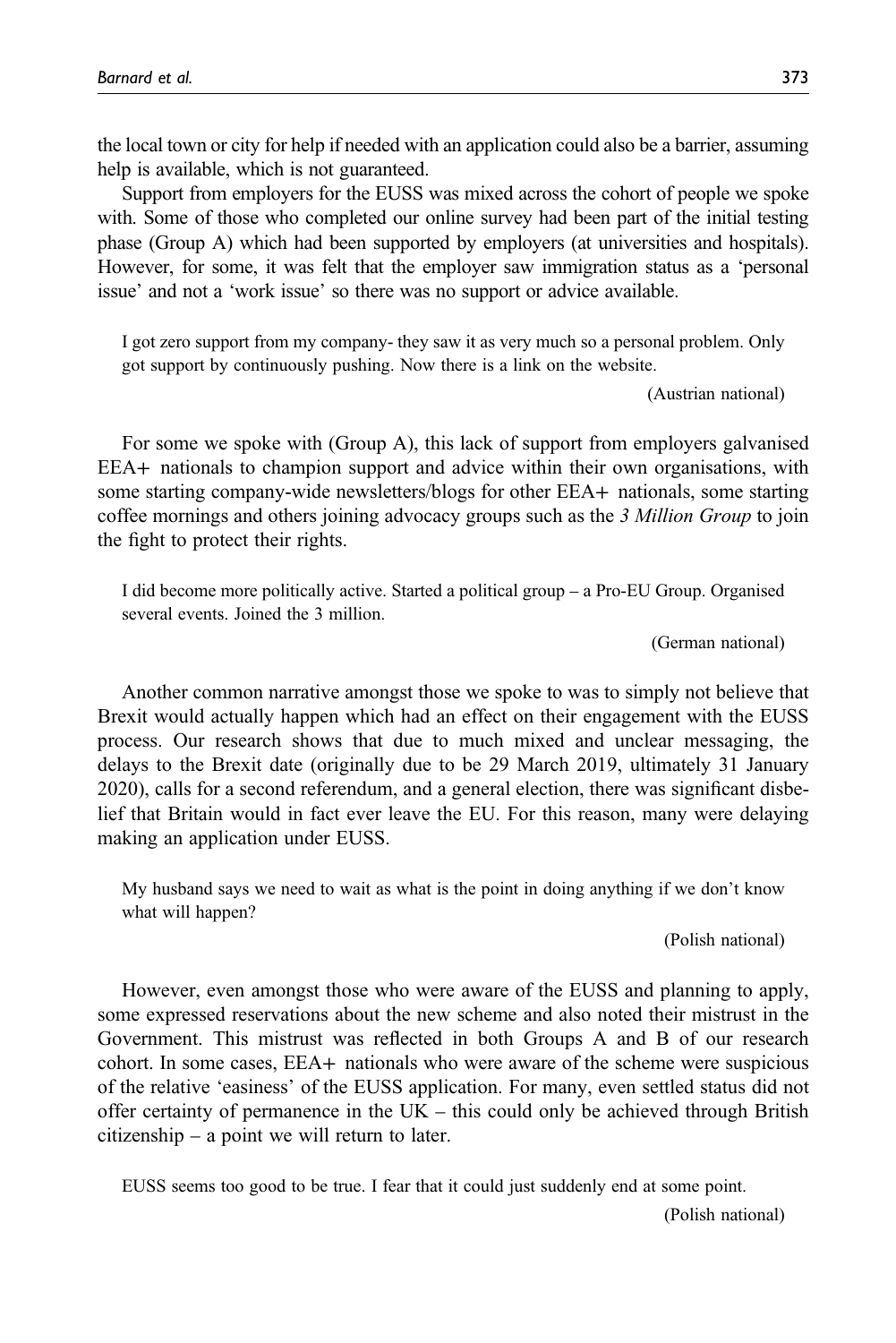[I am] also stressed as I don't trust the Government to keep their word and not make any changes to our status or to the regulations that apply to our status.

(French national)

Data protection emerged as a concern for some in sharing their details with the HO in both groups. Advice services reported several of their clients refusing to complete a settled status application as they had serious concerns about what would happen to their data, likely driven by the exemption clause in the Data Protection Act (DPA) (2018) which allows the HO the right to refuse access to some personal information held on individuals for immigration control purposes (DPA 2018, Schedule 2, Part 1, 4 Immigration), an exemption found unlawful in May  $2021$ .<sup>13</sup>

EUSS in practical terms was reasonably straight forward. I found it upsetting that I had to do it at all. I had to borrow a phone. I am worried about the biometric data where it is going and what they will do with it. Being on a Home Office database and doing god knows what with it.

(German national)

While the app is (now) free, there can be hidden costs. Some in our cohort had failed to apply for EUSS because they did not have a passport and needed to apply for that first before they made their EUSS application. Others needed to send off their ID document or they needed to attend a designated document scanning centre (incurring travel and usage costs); yet others needed to pay to print off their relevant documents when further evidence was required or pay to call the advice centre for help. These hidden costs can have a big impact on those who are already economically disadvantaged. This prompted the Independent Chief Inspector of Borders and Immigration, in a report published in March 2020, to ask the HO to examine the hidden costs of making an application and look at whether the application was in fact truly free (ICIBI Report, 2020: 5). Our research also shows evidence of some in communities charging money to support people making applications for EUSS. This practice was only mentioned by those in Group B – those who had expressly sought out support to make their application to the scheme. In contrast to this, 81% percent of Group A participants reported being able to undertake their EUSS application without any help.

If GYROS wasn't here, I might go to the CAB for help or try to find someone who is computer savvy and ask them.

(Latvian national)

While charging money to help someone to make their application is not an illegal practice, these so-called 'advice sharks' operate in a similar way to loan sharks, targeting the most vulnerable and using coercive control and sometimes violence to exert power over their 'customers'. One frontline worker told us: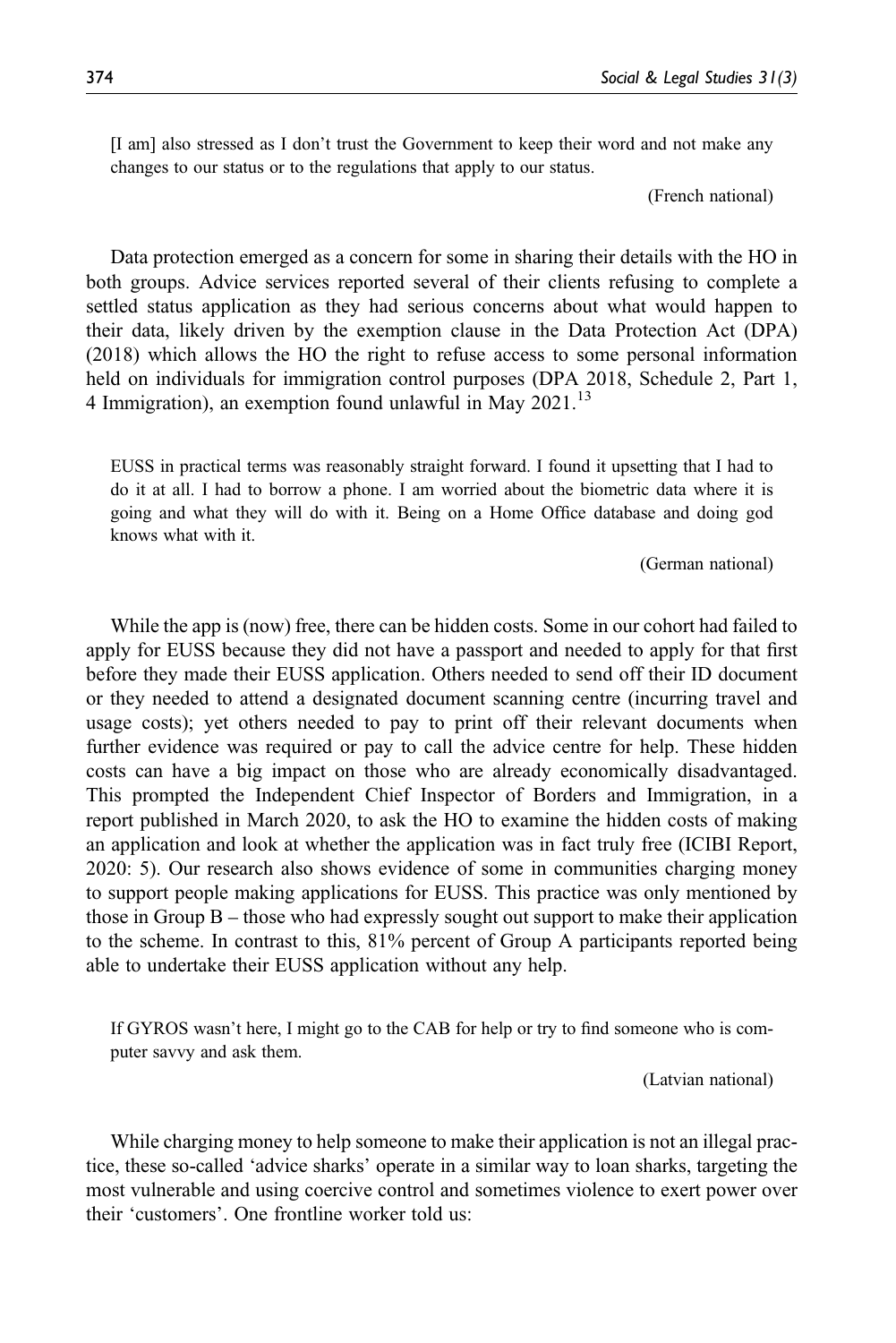We are noticing a sharp increase in the number of clients contacting us, having paid someone in the Portuguese community to provide advice, including form filling for EUSS/benefit applications. The reason we are seeing these clients is that they have often been badly advised. We are also aware that in addition to any fee they pay for advice, some clients are having to pay part of their benefits, when in payment, to these individuals. Most of the clients have very poor English language skills, making them very vulnerable.

(Frontline Advisor, Thetford)

## Security of status

Prior to Brexit, EU nationals living in the UK enjoyed the security of the supranational benefits of EU citizenship allowing them freedom of movement between member states (Seubert, 2020), introduced by the Maastricht Treaty (1992), one of the 'four freedoms' that form the basis of EU law (Barnard, 2019). This security of supranational EU citizenship is no longer applicable in the UK and our research shows EU nationals in the UK do not see the replacement legal status (EUSS) as providing equal security or rights.

Trust in the government – I don't trust them to make our life easy. I want to apply for citizenship – they can change the rules whenever they want it feels. Makes me a bit anxious about what is going to happen – or before they increase the price for citizenship or make regulations more difficult.

(French national)

Prior to the introduction of EUSS, in the UK after a residence period of 5 years as a 'qualified person' an EU national automatically acquired 'permanent resident' EEA (PR) status<sup>14</sup>. In the period between the Referendum result in 2016 and the launch of EUSS in 2019 applications by EU nationals for both EEA (PR) and also British Citizenship<sup>15</sup> increased significantly suggesting many EU nationals were looking for pathways to secure their rights in post-Brexit Britain (Figure 1). However, for those who successfully acquired EEA (PR) status, this status became defunct after 30 June 2021, and they had to apply for EUSS (Barnard and Costello, 2020a).

In terms of applications for British citizenship, our research finds the ability to access dual citizenship varies according to different factors. The cost of naturalisation is, for many, prohibitive – at a minimum £1330 per person – and serves to further exclude those who cannot afford it.

I have been thinking about citizenship – it is quite expensive, so I don't necessarily know. I would have to decide not to do other things to save for it. I don't like that I am almost now forced to consider it.

(German national)

However, most clearly in our research, we see evidence of many EEA+ nationals strategically choosing citizenship or framing it as an option in the future (Bassel et al., 2018; Bloemraad, 2004; Della Puppa and Sredanovic, 2017; Felix et al., 2008; Harpaz, 2019). Citizenship is the 'gold standard' legal route to security in the UK and for some who have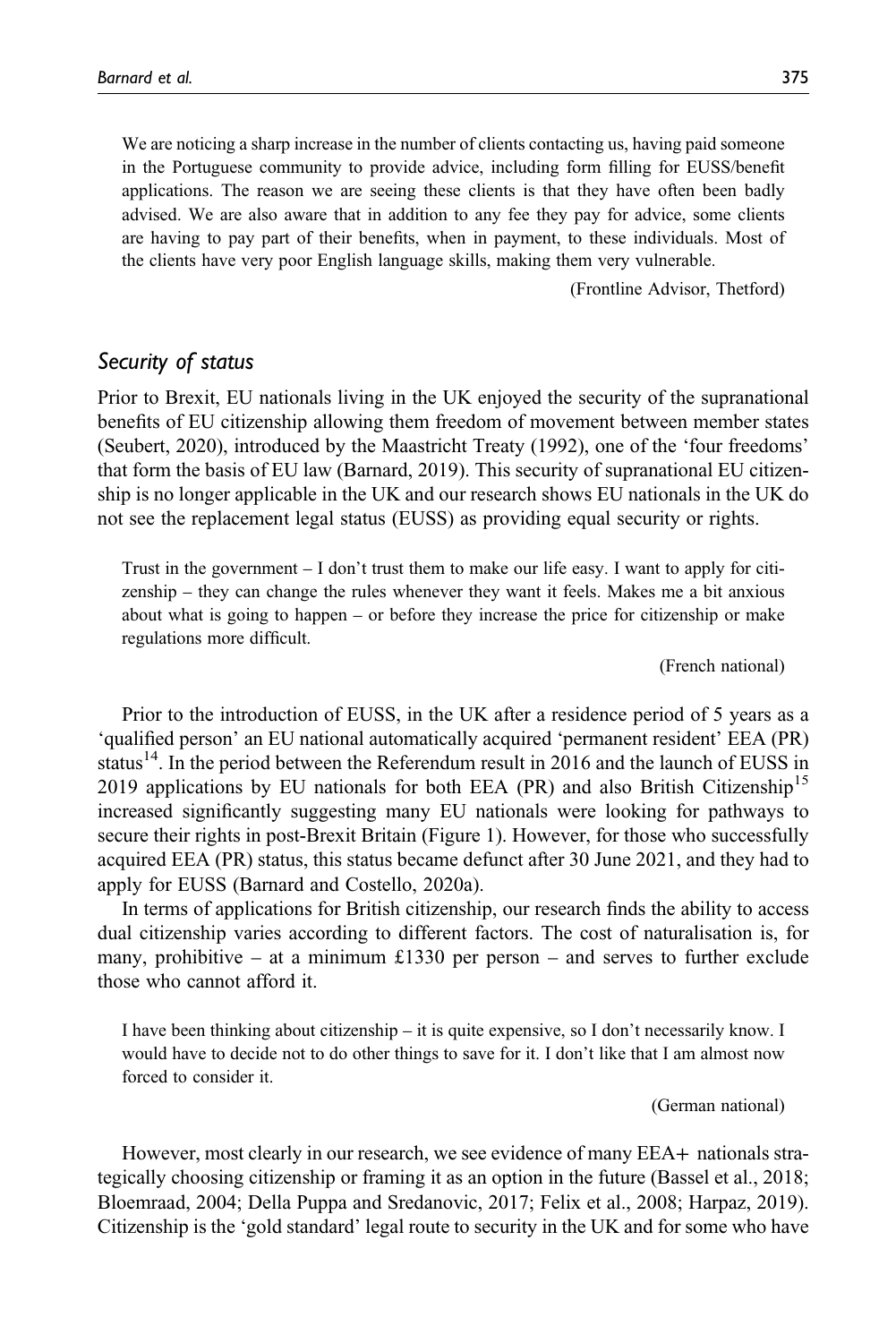

Figure 1. Permanent residence documents issued to European Economic Area (EEA) nationals.

already invested sometimes decades of their life in the UK, that security is essential. It is an effort to immunise themselves from the possible negative effects of Brexit and any reduction of rights in the future.

What if I became paralysed or got Alzheimer's and couldn't take care of myself anymore and needed access to some form of benefits. With citizenship this would be much more secure. (Finnish national)

However, while many of those we spoke to said they intended to apply for naturalisation, EEA+ nationals are of course not one homogenous group and there were, within the cohort, those who would also refuse citizenship due to the context and fall out of Brexit.

After the referendum I really don't want to  $- I$  don't want to be British now. I can see why people do it. I would feel very awkward doing life in Britain test now. I would argue with every question.

(Dutch national)

Further, some countries such as Lithuania, Poland, Austria, the Netherlands, Germany and Bulgaria do not allow for dual nationalities or have stricter requirements around eligibility for dual nationality. If they had to give up their EU nationality, they will lose free movement rights in other EU states. Further, immigration rules on family reunification may be inferior for those with citizenship than those with EUSS.

As shown above, Brexit has required some people to rethink which citizenship they identify with the most alongside which would serve them best strategically. For some who have lived in the UK for many years it caused a crisis of identity: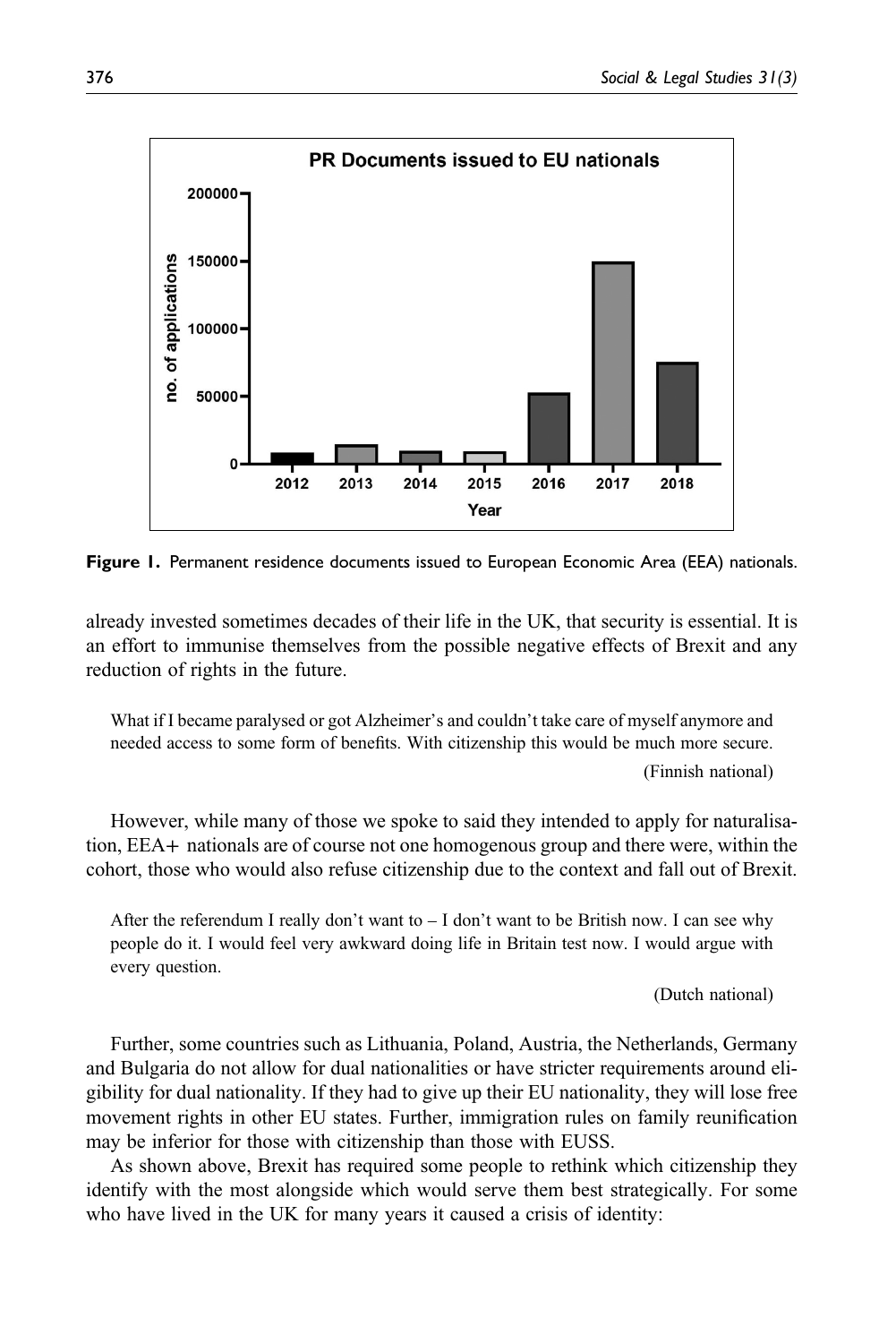I am in two minds about citizenship for me. In my heart, I don't want citizenship. I don't need it. My life here should be recognised. I am here 23 years. I might finish my PhD and leave. It is just too much. It's been 3.5 years and it is not getting any better … But on the other hand – maybe I should apply even if I leave, I have validated all the years here and contributions I have made. My daughter is now half-British.

(French national)

Some mentioned securing citizenship as a route to keeping their options open – the citizenship 'al a carte' Fitzgerald (2012) spoke of:

With citizenship – ironically, I would apply in case I want to leave. Then it would be within my rights to come back. You have more certainly. Otherwise, it is as if I never lived here. (French national)

The irony of Brexit and the UK HO immigration policy of only allowing access to the 'brightest and the best' skilled workers is that our research findings show that the skilled workers are more likely to naturalise/claim settled status to retain their transnational life and secure entry and re-entry into the UK suitable to their lifestyle and needs, rather than necessarily as an indication of their commitment to being a British citizen or to long-term life in the UK (see also Lulle et al., 2018: 7). Those who expressed their wish to stay in the UK in our research cohort were exactly those in employment deemed 'unskilled' (farmworkers, care workers and factory workers in this case) and those to whom the Government has closed or significantly reduced future migration routes.

I like it the UK. A lot of rules. Strong rules. Bulgaria is a dangerous place. Beautiful for a holiday but no good for work. Shit money. It is great in the  $UK - I$  can get a lot of money here. Very nice.

(Bulgarian national)

When I arrived here five years ago, I think I want to be here forever. I want to be here for my kids' future.

(Portuguese national)

Alongside this is the reality of life events and family life in the UK. 'Home' is the UK, especially for children who have never lived anywhere else.

Children were born here so it would be very, very difficult to make the decision about moving back because for us adults it's coming back but for the little ones it is not coming back. Maybe not ruin their life, but life would be different because it will be a new reality for them, they know Poland of course but they know Poland to visit for holiday so it would be different for them.

(Polish national)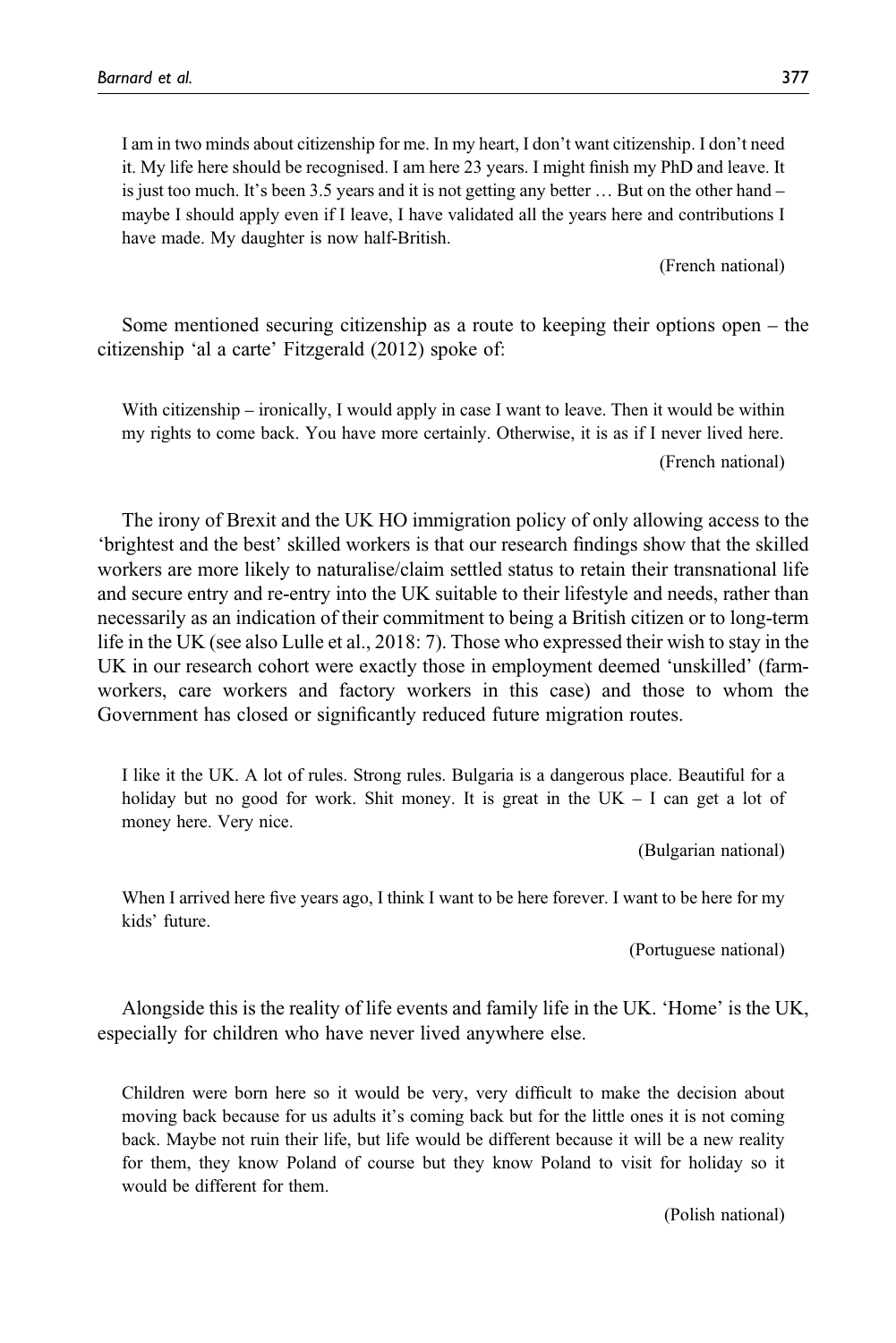This also links back to the previous point regarding English language skills and integration: McGhee et al. (2017: 2120) found in their research with Polish migrants that speaking English in the workplace was a significant indicator of further civic integration and likelihood of naturalisation of migrants in the UK.

While many in the focus groups expressed concerns about the impact that Brexit would have on the British economy and how this could affect their lives and cause hardship in their future, the general consensus from our cohort was that Britain would make it through, but it would take some time.

I am not stressed about it. I am against Brexit. I think it will be horrible for the economy. But I will go down with the ship. This is where I feel at home and I would be devastated if I had to leave.

(Norwegian national)

# EUSS for all?

Applications. As we have seen, there have been 5.2 million applications under the EUSS. EUSS is the first time the HO has undertaken a digital scheme of this type and scale and the number of applications processed to date is, in many ways, a tribute to the success of it. While for many millions the new status is achievable and the digital-only status manageable, there are a minority who are more vulnerable and as a result may be unable to achieve or maintain the new status. While there are no directly comparable schemes, other large-scale government regularisation schemes have never reached a 100% application rate (Clay et al., 2019; Daigneault et al., 2012). Even a 1% failure rate would mean that about 50,000 EEA+ nationals risk becoming undocumented in the UK on 30 June 2021.

There are various reasons people might miss the deadline in which to apply. In their September 2020 report Unsettled Status, the Oxford Migration Observatory (Sumption and Fernández-Reino, 2020) describe various factors which might contribute to people failing to secure their status. First, the report states, people may not know they need to apply. This may be due to the length of time already in the UK. For example, as we have seen, many people have already applied for and have been granted permanent residency (EEA (PR)), (Barnard and Costello, 2020a). In addition, an estimated 139,000 non-Irish EU nationals have been living in the UK for 30 years plus and may assume they have the right to stay (Sumption and Fernández-Reino, 2020). Second, they outline groups who already face social exclusion or individuals whose independence or autonomy is reduced, such as those with dementia, those with learning difficulties and long-term social care needs, victims of modern slavery, and members of the Roma community (Sumption and Fernández-Reino, 2020). They also describe those who may not have access to the historical paperwork needed to meet the requirements of the scheme – such as victims of domestic abuse, those rough sleeping, as well as simply those who have lost or have expired documentation (Sumption and Fernández-Reino, 2020). However, the scheme does allow for some evidential flexibility which is a unique feature of EUSS in comparison to wider HO immigration applications.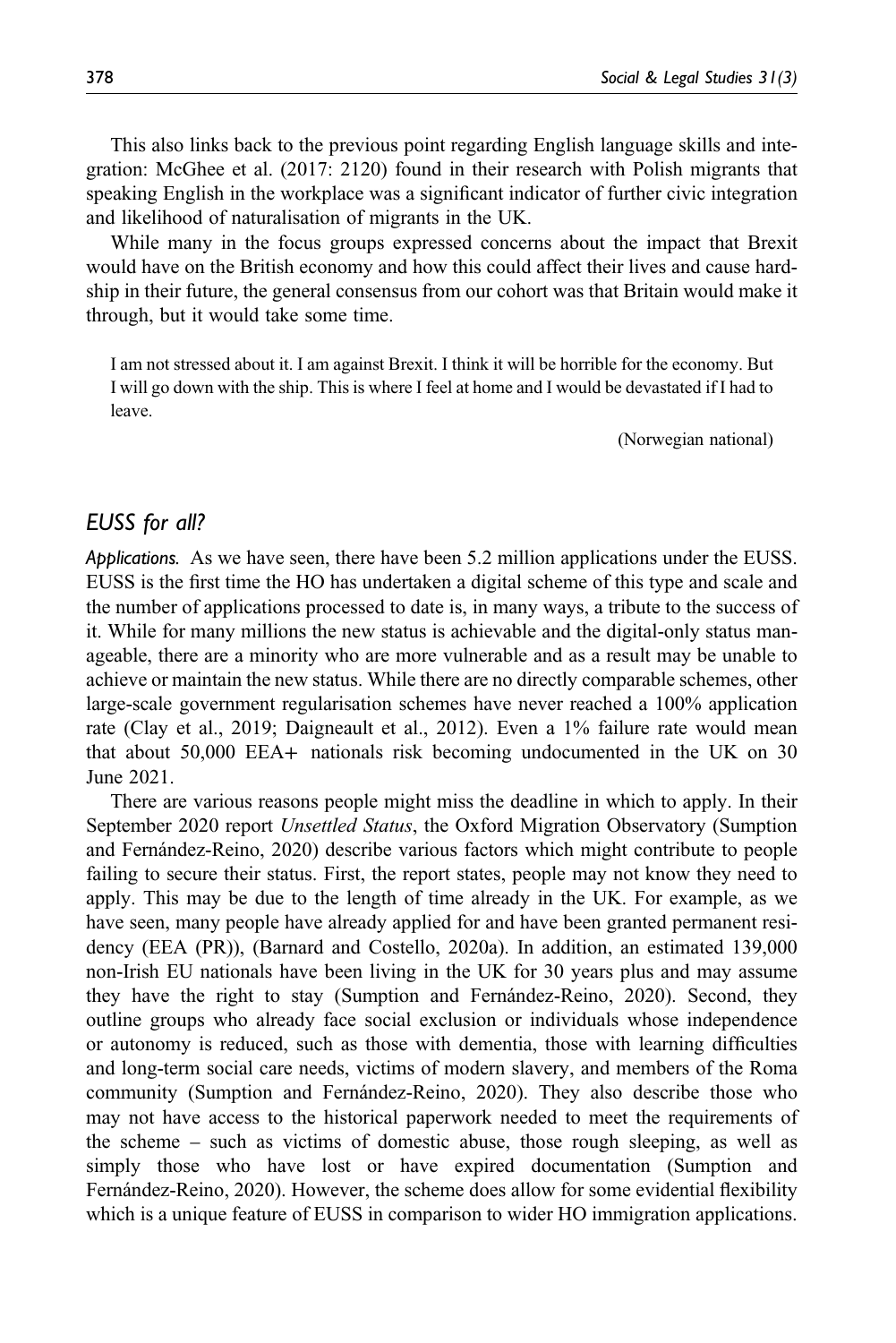Generally, with EUSS I am impressed. EEA (PR) was what, like 82 pages as opposed to 10 min with the app. I am impressed with how they designed it. It took me two minutes to do my own. It can be just as quick for a client who comes to a grant funded organisation – as we do it for them!

(Polish national and community advisor, Bedford)

Based on EUSS data there is another group that is generating concern: the young and the old. HO statistics show much lower than expected levels of applications from those aged under 18 (15% of total/December 2020) or over 65 (2% of total/December 2020) but equally (like the scheme as a whole) the numbers of those who need to apply within these age ranges are simply unknown. It is estimated that there are 689,000 non-Irish EU national children in the UK (Sumption and Fernández-Reino, 2020). However, this number does not include EU national children born in the UK. One advice agency reported speaking to some parents who had made applications in their own right or had been supported by an employer to do so but were unaware that they also needed to make an application for their children, as the child had been born in the UK. UK citizenship in relation to children is complicated, and children born here do not automatically qualify for British citizenship; it depends on their parents' legal status in the UK, such as in this instance, whether their parent(s) were permanent residency holders, settled status holders or British citizens when the child was born. The HO's own figures show that applications from looked after children and care leavers have been particularly low to date, with only 30% of children who need to make an application having received status under the scheme (December 2020)<sup>16</sup>.

While we have no directly comparable estimated population for those over 65, an estimated 281,000 non-Irish EU citizens have been resident in the UK for more than 20 years of which 94,000 of the group have been resident in the UK for at least 40 years (Sumption and Fernández-Reino, 2020). Neither group's application numbers (younger nor older) to EUSS have yet surpassed these estimated figures. Advice agencies in our research cohort now proactively ask everyone who accesses their service if they and all their family members have undertaken their EUSS application.

This is a moment in time we will never get back. We want to scoop people up now and get them through the system to secure their rights. Otherwise, it will be much harder for us in the future to unpick the very serious problems a lack of status will cause for individuals.

(Community Advisor, Norfolk)

The further group who have struggled to navigate the application are those who have difficulties accessing or using the digital-only platform due to lack of digital skills, technological illiteracy or those experiencing technological poverty. The Office for National Statistics has estimated that 9% of adults in the UK are non-internet users (ONS (2019) Internet Users,  $UK^{17}$ ). The Oxford Migration Observatory estimated in 2020 that 2% of non-Irish EU nationals (equivalent to 42,000) had not used the internet in the previous 3 months (Sumption and Fernández-Reino, 2020). Campaigns led by groups such as *The 3 Million*<sup>18</sup> for physical proof of status have been voted down in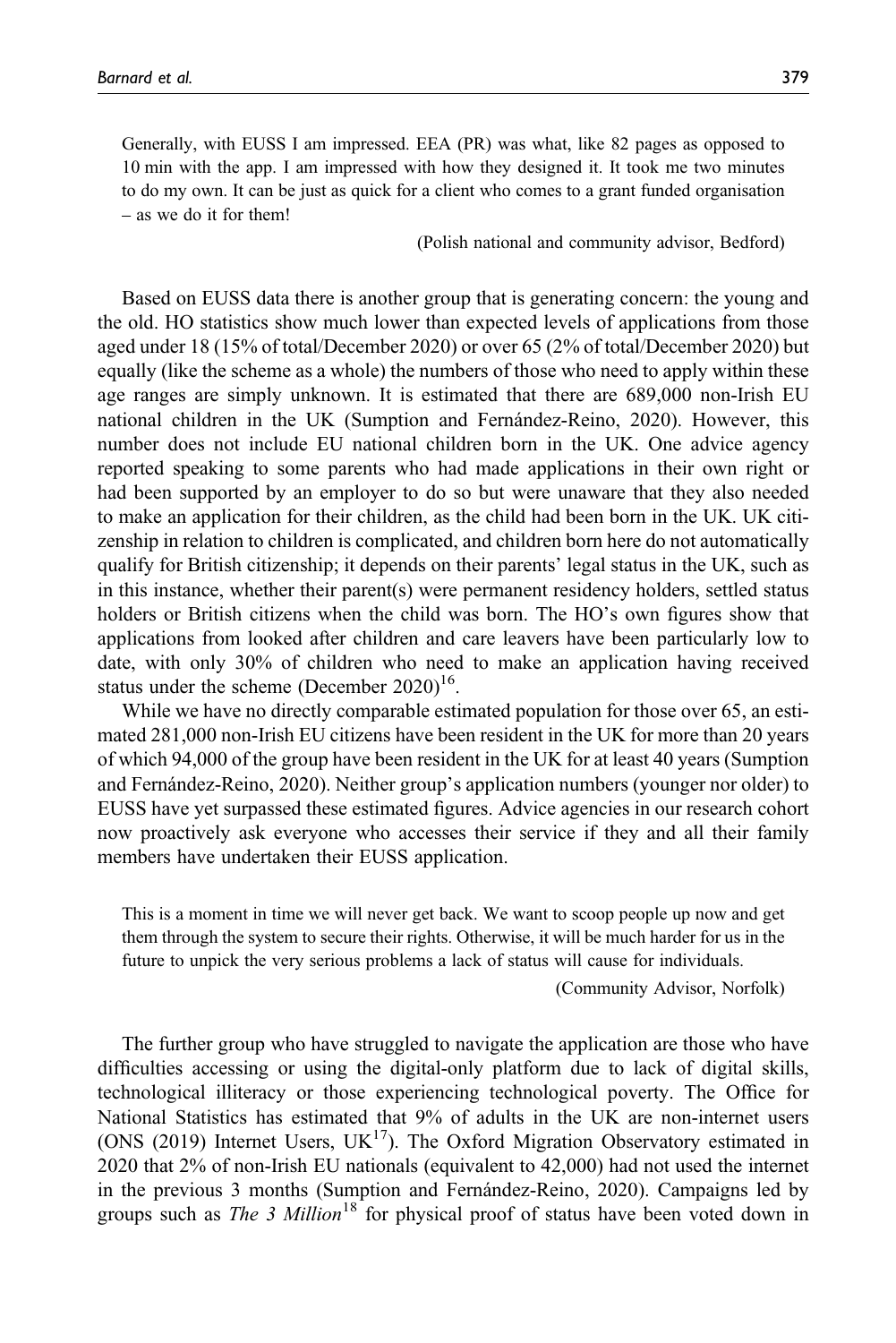both Parliament and ultimately again in the House of Lords in a second vote in October 2020. Community-based migrant support organisations GYROS and ACCESS' data shows that more than 60% of their clients rate their IT skills as lower than 5 out of 10 – with 1 being non-existent and 10 being excellent.

Further, comparing ACCESS' and GYROS' EUSS support data (monthly breakdown Figure 2) to HO EUSS data for their local authority areas (Norfolk and Suffolk respectively) shows that approximately 8% of the local EU population in these areas needed to access specialist support to undertake their EUSS application. Of course, this figure represents only those who know about (a) EUSS and (b) specialist support, so the actual number could be much higher. However, even at 8%, this suggests a significant number of people who will continue to need support with their status into the future either due to English language or digital skills or for other factors. Since September 2019 these organisations have, together, supported 2140 individuals to make applications under the EUSS. 61% of their client group who have accessed this specialist support are female. The monthly support overview (Figure 2) showcases peaks and troughs in line with national HO EUSS data (Figure 3), with peaks around presumed Brexit dates (Brexit date 2, October 19) and then a significant drop in numbers March–April 2020 in line with the first coronavirus (COVID-19) national lockdown in the UK. However, the HO national data (below) then shows applications begin to rise again post-August 2020. The localised community support data on the other hand shows no such recovery post lockdown restrictions. Due to COVID-19, specialist support agencies specifically helping those who are more vulnerable or unable to complete the application by themselves have had to move to virtual support – the very online support that means these vulnerable people cannot access the EUSS application process (Barnard and Costello, 2020d).



Figure 2. ACCESS' and GYROS' European Union Settlement Scheme (EUSS) support data.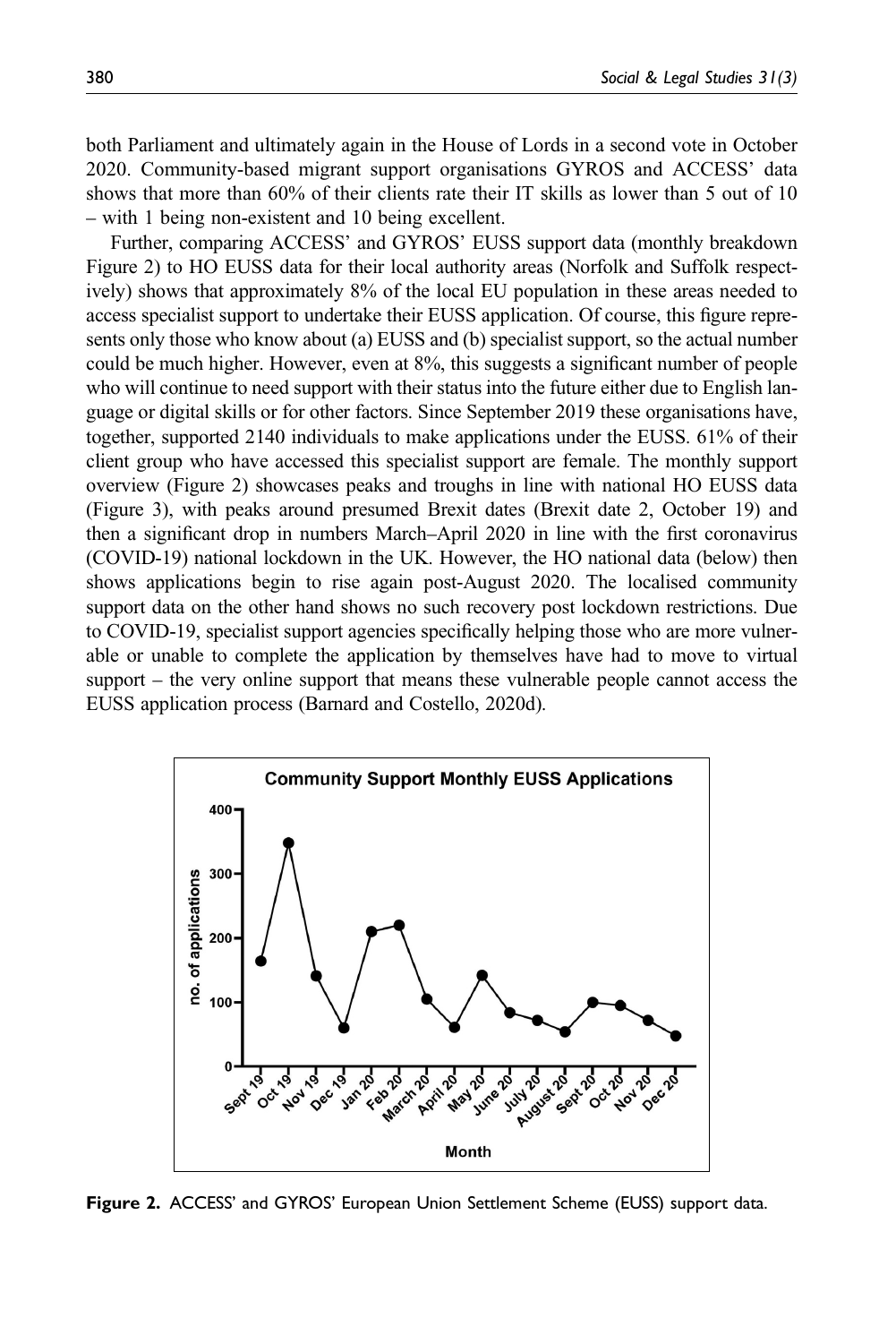

Figure 3. Home office European Union Settlement Scheme (EUSS) data.

If anyone asks for help with starting their application, we can still provide help, support and coaching over the phone, but it is a lot harder, more time consuming, and if evidence etc. is necessary, it will most likely delay their applications even further.

(Advice worker, Norfolk)

Sixth, insufficient English language skills can be a barrier for many, firstly in terms of awareness of the scheme and then in undertaking an application. The data shown in Table 2 presents the self-reported English language levels of GYROS clients in the period 2012–2020 ( $n=2923$ ), with 86% rating their English language skills as either limited, very limited or none.

Maintenance. Even for those who achieve settled or pre-settled status they will need to manage and access their status via an online platform using their unique log-in details and ID documentation used in their original application. They must update their status whenever they have any changes in circumstance such as a new passport issued or a change of address.

| English language skills |     |
|-------------------------|-----|
| Good                    | 14% |
| Limited                 | 26% |
| Very limited            | 24% |
| None                    | 36% |
|                         |     |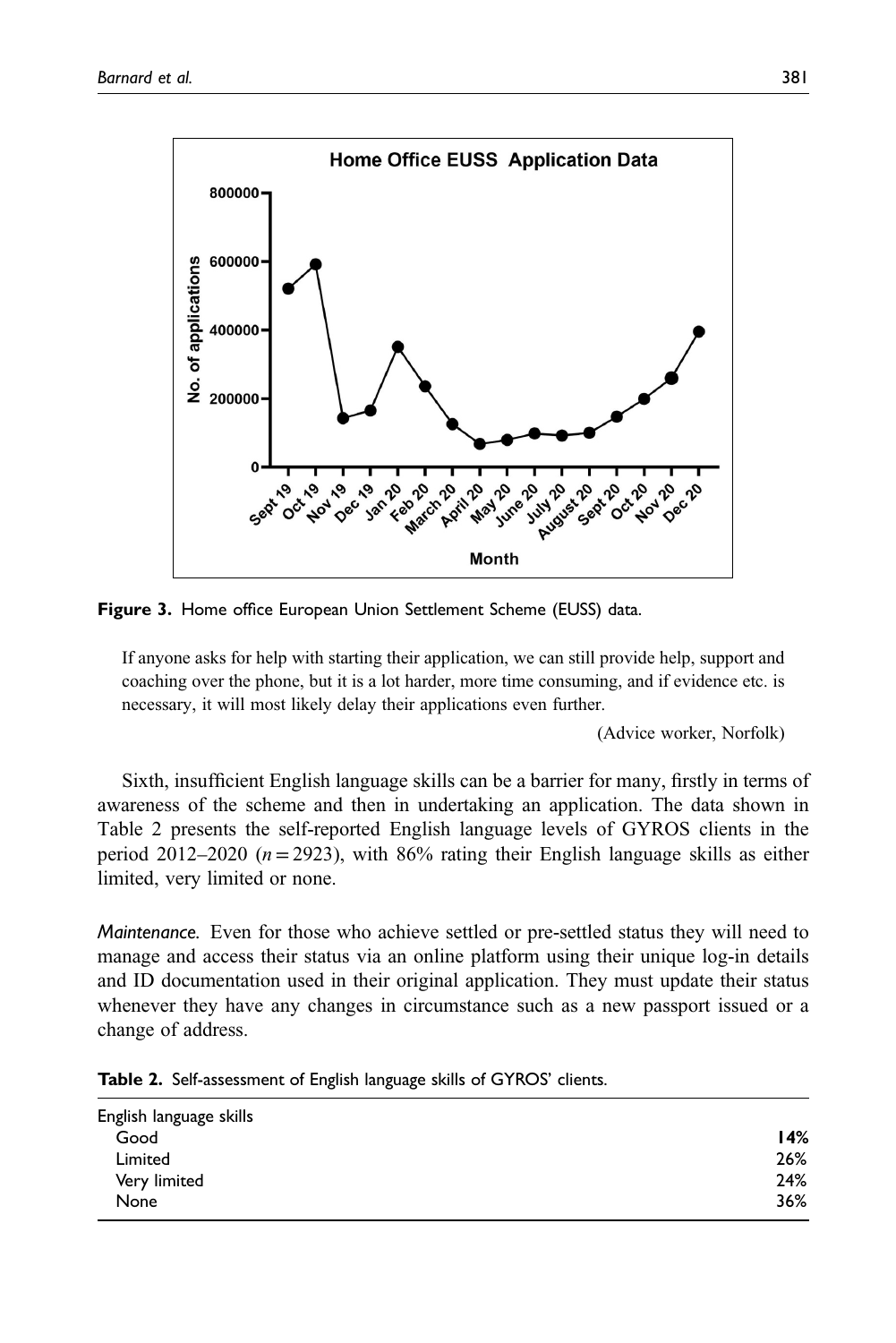We did some applications with some Bulgarian and Romanian nationals recently- some of whom couldn't read or write in their own first language. And we try to explain that they will need to update their profile and they nod and say yes but you can see they have not fully understood what you are saying about the digital status.

(Community Advisor, Bedford)

Should they need to share their status with a third party, for example an employer or landlord, the status will need to be accessed online, where a digital access code will be generated which can be shared with the relevant third party. This process is not straightforward. The Public Law Project has outlined the nine-step process a third party would have to undertake in order to check the status of an EEA+ citizen, which includes asking for a share code provided from the potential employee/tenant, accessing email and an online portal, inputting codes etc. (Tomlinson and Welsh, 2020: 6). It is unknown what impact the 9-step process and additional immigration check responsibilities will have on employers, landlords and others. In relation to this point, the HO's 'right to rent' scheme was the subject of judicial review.<sup>19</sup> The 'right to rent' scheme requires all landlords to check the immigration status of potential tenants before renting a property; failure to do so can result in a large fine and/or prison sentence. The Court of Appeal found that while some landlords did discriminate against potential tenants who had no British passport, the scheme could be justified as a proportionate measure to prevent irregular migrants from being able to rent accommodation. Five million-plus EEA/ NEFM nationals will now be added to this group for whom landlords and other third parties must undertake status checks. And of course, online systems can have glitches:

We had one issue where we went to hold an EUSS advice support drop-in on a Saturday and the website was down – with no prior notification. We had to rebook everyone. Probably they [the Home Office] thought as it was a Saturday no-one would be working!

(Community Advisor, Bedford)

# **Conclusions**

In this article, we have examined EEA+ nationals' experiences of Brexit and EU settled status. We have identified that large numbers of participants in our research have felt unsettled and 'othered' by the Brexit process. However, these lived experiences are always contextual and intersectional and were expressed here either as a new experience of unsettledness and self-consciousness, or as a magnification of pre-existing hostility as an EEA+ national. EEA+ nationals and their non-EU family members in the UK are not one homogenous group. The EUSS itself has highlighted the contextual nature of that lived experience: we saw marked differences between the experience of those in Group A and those in Group B of making an application under EUSS and the level of support that was needed to do so.

Our research findings also suggest that many people intend to apply for British citizenship in order to cement their security of status in the UK, feeling that the new settled status option does not provide enough security to those who have moved their life to the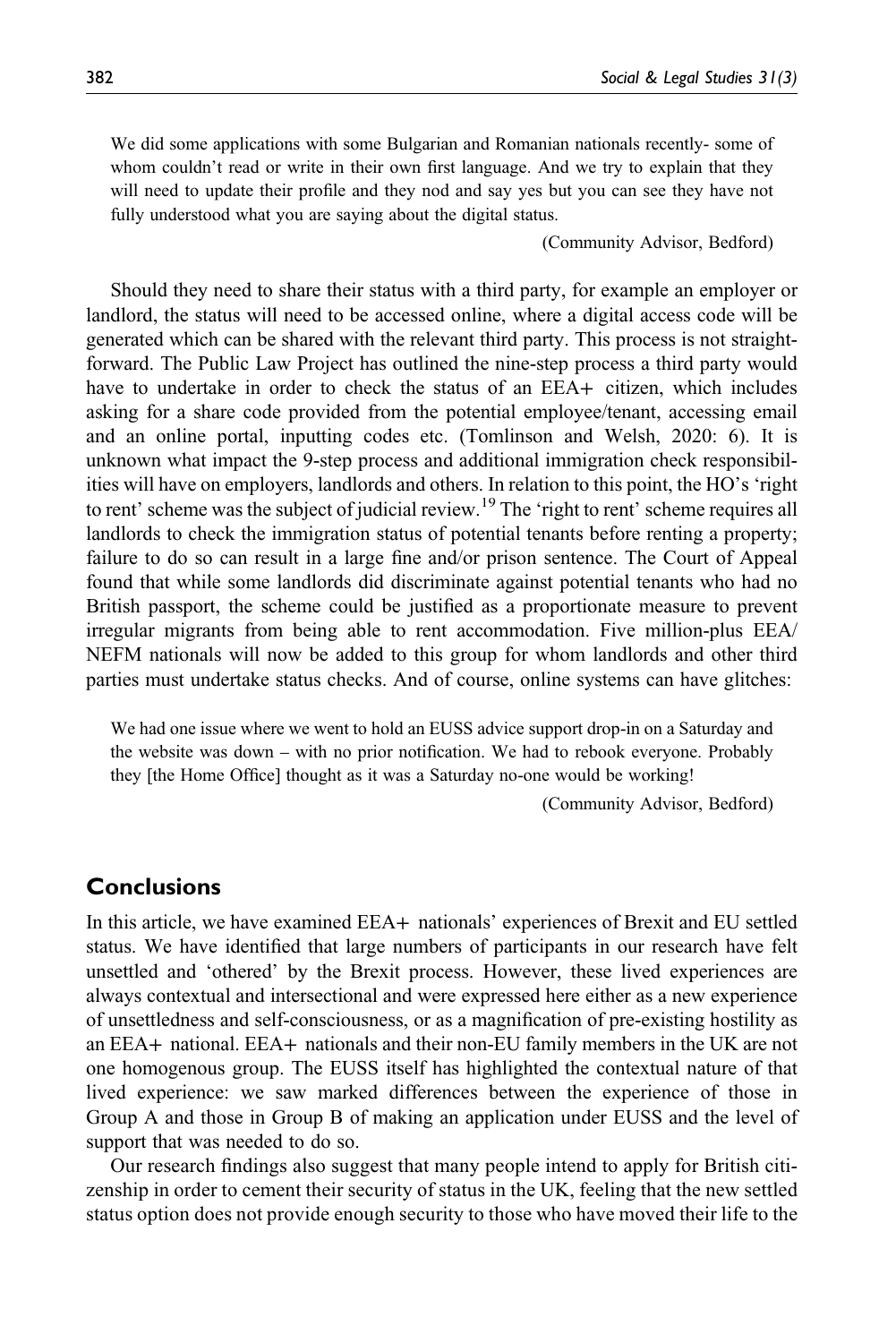UK. Our research presents interesting findings in terms of identity and belonging theory (see also Grzymala-Kazlowska, 2018; Ranta and Nancheva, 2019) in the context of EEA+ and NEFM nationals living in the UK. Brexit offers an unprecedented situation where a member state has seceded from the European Union and now some 5 million EEA+ and NEFM citizens find their citizenship rights here have changed irrevocably, the effects of which are still not fully understood as the UK continues to navigate the post-Brexit' grace period' until June 2020. Alongside citizenship, Brexit has raised issues of identity and belonging with some availing of British citizenship for convenience and security rather than from any sense of identification with this status, and with many people experiencing fundamental shifts in their sense of belonging in the UK. This has important implications for further research around identity and belonging as well as more practically for UK citizenship pathways for those with settled status in the future.

While the EUSS application has been achievable for a large number of people (with 5.4 million applications) the reality is that we do not know how many people need to apply and therefore we can never know if a 100% application rate has been achieved until after the application gateway has been closed. However, we do know that there are a number of different groups of people who need to apply that display vulnerabilities which suggest they could be more likely to be unaware of the scheme, unable to apply or could miss the deadline in which to apply for a myriad of reasons.

Further, 44% of applications have received pre-settled status, which means that for this group, their application is the first of a two-step process to secure their permanent status in the UK. They will need to re-apply to acquire 'settled status'. In reality, this means that more than 2 million people will need, in the fullness of time, to make a further application under the EU settlement scheme.

Finally, looking to the future, all those who have secured status under the scheme will also need to undertake status maintenance for the remainder of their life in the UK, and be able to share their status with third parties at all relevant junctures. Third parties will have to undertake additional immigration checks, with significant consequences for any failure to do so, as well as the potential risk of discrimination (direct or indirect) by those who fail to undertake the 9-step process as outlined above.

The EUSS, while a remarkable success at one level has had and will continue to have serious consequences. The legacy of EU (EEA+/NEFM) migration to the UK and the roll-out of the EU Settlement Scheme will continue to have an impact for decades. The replacement of a two-tier system of migration to the UK (one for EU/ EEA/Swiss nationals, one for the rest of the world) with a one-tier system for the rest of the world, including the EU, masks the significant numbers of individuals who enjoy special status under the EUSS, a status that they will have to maintain actively.

#### Declaration of conflicting interests

The authors declared no potential conflicts of interest with respect to the research, authorship, and/ or publication of this article.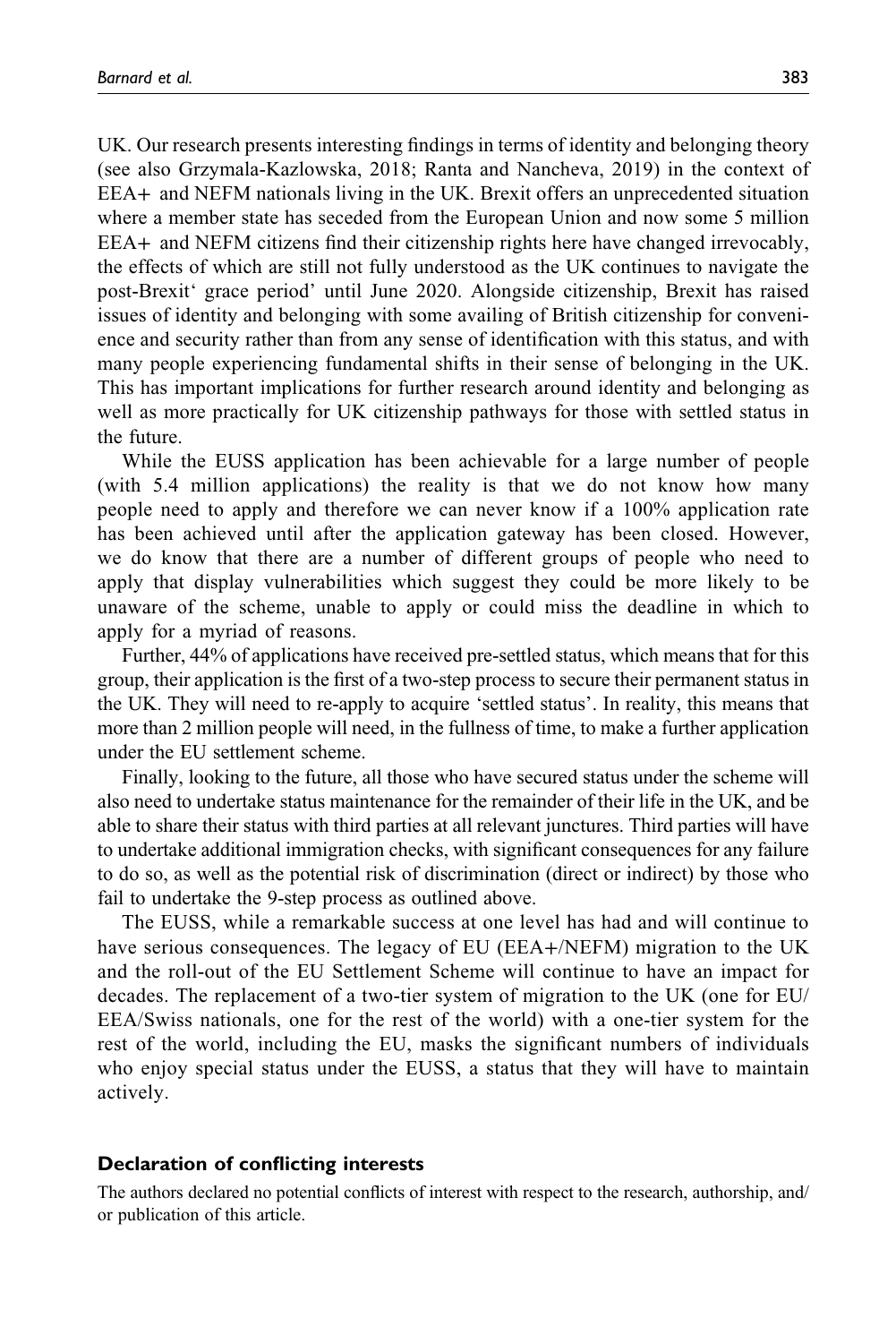## Funding

The authors disclosed receipt of the following financial support for the research, authorship, and/or publication of this article: This work was supported by the Economic and Social Research Council (grant number ES/T000716/1 ESRC).

The University of Cambridge. This research has been funded by the ESRC through the UK in a Changing Europe (UKICE) programme<sup>20,21</sup>

### ORCID iD

Fiona Costello **b** <https://orcid.org/0000-0002-5648-7837>

#### **Notes**

- 1. This group will be referred to as 'EEA+' for brevity throughout the rest of the paper unless the authors are specifically referring to EU nationals who participated in the research. Non-EU family members (NEFMs) will be used for those who are not EEA+, who are NEFMs of EEA+ nationals. EEA means European Economic Area and EFTA means European Free Trade Association.
- 2. [https://www.ons.gov.uk/peoplepopulationandcommunity/populationandmigration/international](https://www.ons.gov.uk/peoplepopulationandcommunity/populationandmigration/internationalmigration/articles/internationalmigrantsinenglandandwales/2012-12-11)[migration/articles/internationalmigrantsinenglandandwales/2012-12-11](https://www.ons.gov.uk/peoplepopulationandcommunity/populationandmigration/internationalmigration/articles/internationalmigrantsinenglandandwales/2012-12-11) (accessed 21/02/21).
- 3. A10 countries refer to A8 and A2 countries. A8 refers to; Czech Republic, Estonia, Hungary, Latvia, Lithuania, Poland, Slovakia and Slovenia-joining the EU in 2004 and A2 countries refer to; Romania and Bulgaria, joining the EU in 2007.
- 4. The Three Million. Available at:<https://www.the3million.org.uk/> (accessed 21/02/21).
- 5. The authors would like to thank the community advice organisations who facilitated this research including ACCESS, Birmingham Refugee and Migrant Support, GYROS, Polish British Integration Centre, The Rosmini Centre.
- 6. GYROS [\(https://www.gyros.org.uk](https://www.gyros.org.uk)) and ACCESS [\(www.accessmigrantsupport.org.uk](www.accessmigrantsupport.org.uk)) and project partner Keystone Development Trust [\(www.keystonetrust.org.uk\)](www.keystonetrust.org.uk) – participation in research facilitated through their National Lottery funded project The Community Pathways Project.
- 7. The UK in a Changing Europe (<https://ukandeu.ac.uk/>) (accessed 01 June 2021).
- 8. [https://www.theguardian.com/politics/2019/oct/08/ive-been-here-50-years-the-eu-citizens](https://www.theguardian.com/politics/2019/oct/08/ive-been-here-50-years-the-eu-citizens-struggling-for-the-right-to-stay-in-britain)[struggling-for-the-right-to-stay-in-britain](https://www.theguardian.com/politics/2019/oct/08/ive-been-here-50-years-the-eu-citizens-struggling-for-the-right-to-stay-in-britain) (accessed 19/02/21).
- 9. Other outcomes to applications are those that are Refused, Withdrawn or Void. Permanent residency and citizenship are addressed further below at footnotes 15 and 16.
- 10. [https://www.theguardian.com/politics/2019/oct/10/eu-nationals-lacking-settled-status-could-be](https://www.theguardian.com/politics/2019/oct/10/eu-nationals-lacking-settled-status-could-be-deported-minister-says)[deported-minister-says](https://www.theguardian.com/politics/2019/oct/10/eu-nationals-lacking-settled-status-could-be-deported-minister-says) (accessed 19/02/21).
- 11. [https://](https://www.freemovement.org.uk/briefing-what-is-the-hostile-environment-where-does-it-come-from-who-does-it-affect/)www.freemovement.org.uk/briefi[ng-what-is-the-hostile-environment-where-does-it-come](https://www.freemovement.org.uk/briefing-what-is-the-hostile-environment-where-does-it-come-from-who-does-it-affect/)[from-who-does-it-affect/](https://www.freemovement.org.uk/briefing-what-is-the-hostile-environment-where-does-it-come-from-who-does-it-affect/) (accessed 19/02/21).
- 12. An initial fee of £65 was scrapped after campaigning from groups such as The 3 milion. Further to this the app originally only worked on android phones with iPhone only allowing the software 6 months into the live phase.
- 13. R (on the application of The Open Rights Group)  $\nu$  The Secretary of State for the Home Department <https://www.bailii.org/ew/cases/EWCA/Civ/2021/800.html>
- 14. As to EEA (PR), prior to the EUSS, EEA nationals and NEFMs could apply for permanent residency if they could evidence that they had exercised their Treaty rights in the UK for a continuous period of five years. EEA (PR) was automatically accrued i.e., EEA nationals did not have to apply for it, but if they did apply and once it was granted, holders received a physical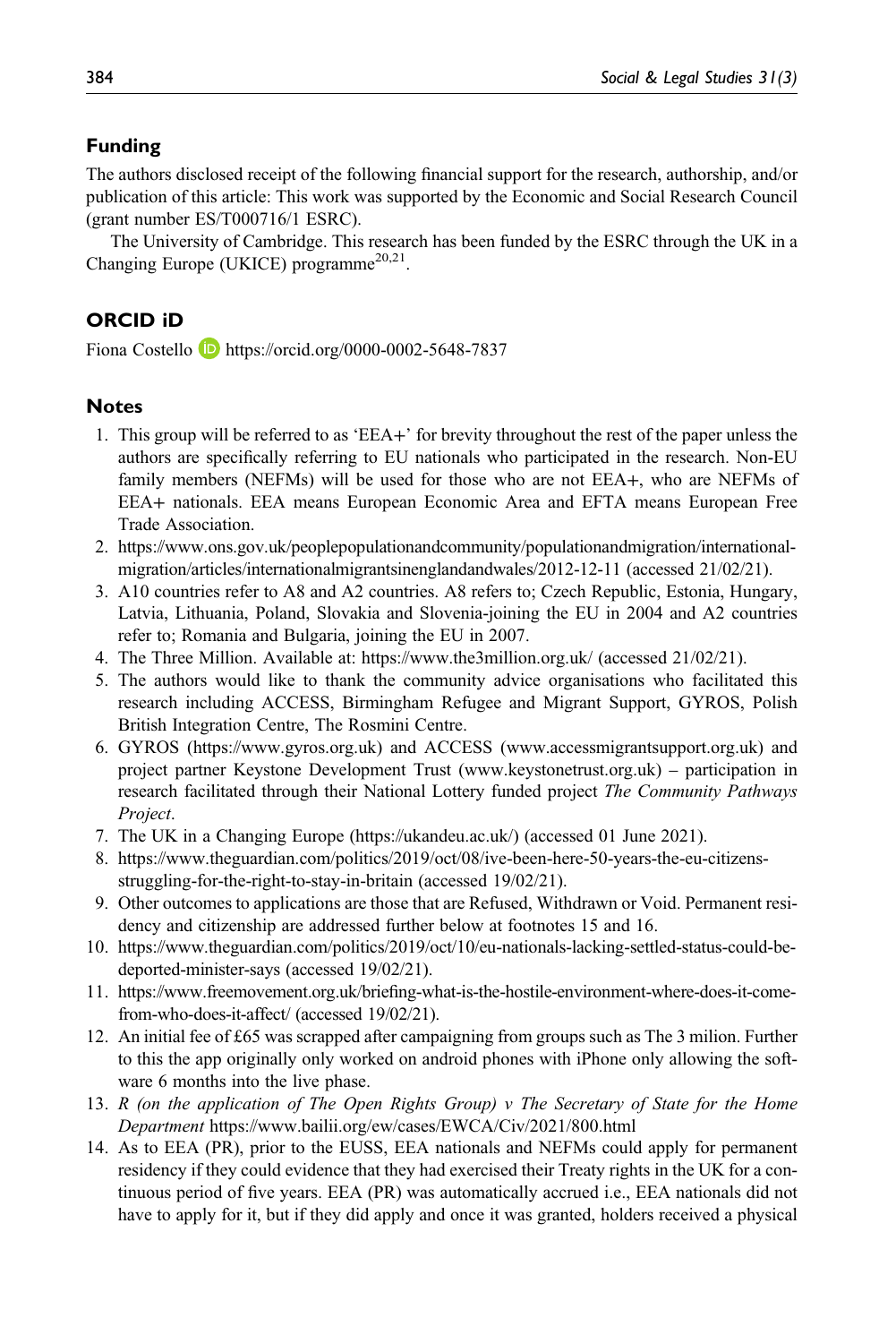document proving their permanent resident status which many found beneficial. The EEA (PR) route is no longer open, and applicants must apply to the EUSS. Even those nationals who successfully applied for EEA(PR) must make another application to EUSS.

- 15. British citizenship applies to EEA+ nationals and NEFMs who have EEA (PR) permanent residency (of old) or settled status (post 2019) in the UK who go onto to naturalise here, that is submit an application to become British citizens.
- 16. Available at: [https://www.gov.uk/government/publications/eu-settlement-scheme-home](https://www.gov.uk/government/publications/eu-settlement-scheme-home-office-looked-after-children-and-care-leavers-survey-2020/eu-settlement-scheme-home-office-looked-after-children-and-care-leavers-survey-2020)offi[ce-looked-after-children-and-care-leavers-survey-2020/eu-settlement-scheme-home-of](https://www.gov.uk/government/publications/eu-settlement-scheme-home-office-looked-after-children-and-care-leavers-survey-2020/eu-settlement-scheme-home-office-looked-after-children-and-care-leavers-survey-2020)fice[looked-after-children-and-care-leavers-survey-2020](https://www.gov.uk/government/publications/eu-settlement-scheme-home-office-looked-after-children-and-care-leavers-survey-2020/eu-settlement-scheme-home-office-looked-after-children-and-care-leavers-survey-2020) (accessed 21/04/21).
- 17. Available at: [https://www.ons.gov.uk/businessindustryandtrade/itandinternetindustry/bulletins/](https://www.ons.gov.uk/businessindustryandtrade/itandinternetindustry/bulletins/internetusers/2019) [internetusers/2019](https://www.ons.gov.uk/businessindustryandtrade/itandinternetindustry/bulletins/internetusers/2019) (accessed 21/04/21).
- 18. The Three Million. Available at<https://www.the3million.org.uk/physical-proof> (accessed  $21/04/21$ ). Their application for judicial review was unsuccessful: R (on the Application of the Three Million v. Secretary of State for the Home Department [https://www.bailii.org/ew/](https://www.bailii.org/ew/cases/EWHC/Admin/2021/1159.pdf) [cases/EWHC/Admin/2021/1159.pdf;](https://www.bailii.org/ew/cases/EWHC/Admin/2021/1159.pdf) discussed here [https://www.crowdjustice.com/case/](https://www.crowdjustice.com/case/deniedmybackup-discriminatory-eu-citizens-brexit/) [deniedmybackup-discriminatory-eu-citizens-brexit/](https://www.crowdjustice.com/case/deniedmybackup-discriminatory-eu-citizens-brexit/)
- 19. Secretary of State for the Home Department  $v R$  (Joint Council for the Welfare of Immigrants) [2020] EWCA Civ 542 [146].
- 20. This research was first presented at the SLSA conference in April 2021. We are grateful for the comments made by the participants.
- 21. A working paper has been submitted to the UK in a Changing Europe (UKICE) working paper series, April 2021. We are grateful to the UKICE for the opportunity to present our research as a working paper.

### **References**

Anderson B and Wilson HF (2018) Everyday Brexits. Area 50(2): 291–295.

- Anthias F (2016) Interconnecting boundaries of identity and belonging and hierarchy-making within transnational mobility studies: Framing inequalities. Current Sociology 64(2): 172–190.
- Barnard C (2019) The Substantive Law of the EU: The Four Freedoms. 6th edn. Oxford: Oxford University Press.
- Barnard C and Costello F (2020a) Seeking Settled Status and Permanent Residency. In: The UK in a Changing Europe Commentary. Available at: [https://ukandeu.ac.uk/seeking-settled-status-and](https://ukandeu.ac.uk/seeking-settled-status-and-permanent-residency)[permanent-residency](https://ukandeu.ac.uk/seeking-settled-status-and-permanent-residency) (accessed 23 November 2020).
- Barnard C and Costello F (2020b) Non-EU Family Members and Settled Status. In: The UK in a Changing Europe Commentary. Available at: [https://www.eumigrantworker.law.cam.ac.uk/](https://www.eumigrantworker.law.cam.ac.uk/news/non-eu-family-members-and-euss) [news/non-eu-family-members-and-euss](https://www.eumigrantworker.law.cam.ac.uk/news/non-eu-family-members-and-euss) (accessed 23 November 2020).
- Barnard C and Costello F (2020c) EUSS: A resounding success or a perfect storm? In: The UK in a Changing Europe Commentary. Available at: [https://ukandeu.ac.uk/the-eu-settlement-scheme](https://ukandeu.ac.uk/the-eu-settlement-scheme-a-resounding-success-or-a-perfect-storm)[a-resounding-success-or-a-perfect-storm](https://ukandeu.ac.uk/the-eu-settlement-scheme-a-resounding-success-or-a-perfect-storm) (accessed 23 November 2020).
- Barnard C and Costello F (2020d) EU Settlement Scheme in the time of Covid-19. In: The UK in a Changing Europe Commentary. Available at: [https://ukandeu.ac.uk/eu-settled-status-in-the](https://ukandeu.ac.uk/eu-settled-status-in-the-time-of-covid-19/)[time-of-covid-19/](https://ukandeu.ac.uk/eu-settled-status-in-the-time-of-covid-19/) (accessed 21 April 2020).
- Barnard C, Fraser Butlin S and Costello F (2019) Unsettled status? Vulnerable EU citizens may lose their UK residence overnight. In: LSE Brexit Blog. Available at: [https://blogs.lse.ac.uk/brexit/](https://blogs.lse.ac.uk/brexit/2019/11/27/long-read-unsettled-status-vulnerable-eu-citizens-may-lose-their-uk-residence-overnight/) [2019/11/27/long-read-unsettled-status-vulnerable-eu-citizens-may-lose-their-uk-residence](https://blogs.lse.ac.uk/brexit/2019/11/27/long-read-unsettled-status-vulnerable-eu-citizens-may-lose-their-uk-residence-overnight/)[overnight/](https://blogs.lse.ac.uk/brexit/2019/11/27/long-read-unsettled-status-vulnerable-eu-citizens-may-lose-their-uk-residence-overnight/) (accessed 21/04/2021).
- Bassel L, Monforte P and Khan K (2018) Making political citizens? Migrants' narratives of naturalization in the United Kingdom. Citizenship Studies 22(3): 225–242.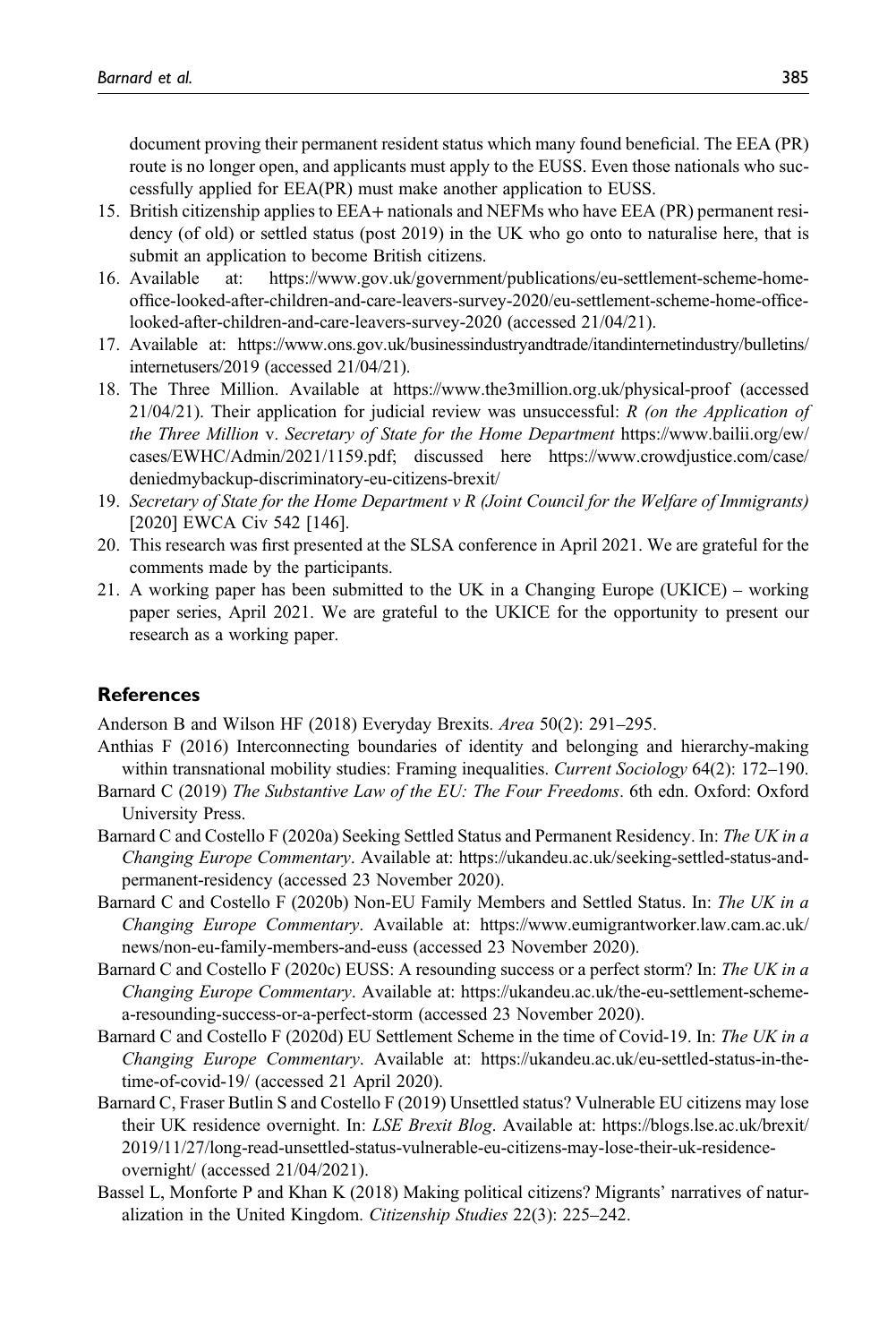- Benson M and Lewis C (2019) Brexit, British people of colour in the EU-27 and everyday racism in Britain and Europe. Ethnic and Racial Studies 42(13): 2211–2228.
- Bhambra GK (2017) Brexit, Trump, and "methodological whiteness": On the misrecognition of race and class. British Journal of Sociology 68(S1): 214–232.
- Bloemraad I (2004) Who claims dual citizenship? The limits of postnationalism, the possibilities of transnationalism, and the persistence of traditional citizenship. International Migration Review 38(2): 389–426.
- Brahic B and Lallement M (2020) From "expats" to "migrants": Strategies of resilience among French movers in post-Brexit manchester. Migration and Development 9(1): 8-24.
- Clay T, Denselow S and Gripper R (2019) Settled Status: What level of take-up can we expect? NPC. Available at: [https://www.thinknpc.org/wp-content/uploads/2019/03/What-level-of](https://www.thinknpc.org/wp-content/uploads/2019/03/What-level-of-coverage-should-we-expect-A-review-of-similar-schemes.pdf)[coverage-should-we-expect-A-review-of-similar-schemes.pdf](https://www.thinknpc.org/wp-content/uploads/2019/03/What-level-of-coverage-should-we-expect-A-review-of-similar-schemes.pdf) (accessed 23 November 2020).
- Coutin S (2003) Cultural logics of belonging and movement transnationalism, naturalization, and U.S. immigration politics. American Ethnologist 30(4): 508–526.
- Coutin SB and Vogel E (2016) Migrant narratives and ethnographic tropes: Navigating tragedy, creating possibilities. Journal of Contemporary Ethnography 45(6): 631-644.
- Data Protection Act (2018) Available at: [https://www.legislation.gov.uk/ukpga/2018/12/contents/](https://www.legislation.gov.uk/ukpga/2018/12/contents/enacted) [enacted](https://www.legislation.gov.uk/ukpga/2018/12/contents/enacted) (accessed 12 July 2021).
- Datta A and Brickell K (2009) "We have a little bit more finesse, as a nation": Constructing the Polish Worker in London's building sites. Antipode 41: 439–464.
- Datta K, et al. (2007) From coping strategies to tactics: London's low-pay economy and migrant labour. British Journal of Industrial Relations 45(2): 404–432.
- De Genova NP (2002) Migrant "illegality" and deportability in everyday life. Annual Review of Anthropology 31(1): 419–447.
- Della Puppa F and King R (2019) The new "twice migrants": Motivations, experiences and disillusionments of Italian-Bangladeshis relocating to London. Journal of Ethnic and Migration Studies 45(11): 1936–1952.
- Della Puppa F and Sredanovic D (2017) Citizen to stay or citizen to go? Naturalization, security, and mobility of migrants in Italy. Journal of Immigrant and Refugee Studies 15(4): 366–383.
- Drinkwater S, Eade J and Garapich M (2009) Poles Apart? EU enlargement and the labour market outcomes of immigrants in the United Kingdom. *International Migration* 47(1): 161–190.
- Emejule A and Basse L (2015) Minority women, austerity and activism. Race and Class 57(2): 86–95.
- Favell A (2008) The new face of East-West migration in Europe. Journal of Ethnic and Migration Studies 34(5): 701–716.
- Felix A, Gonzales C and Ramirez R (2008) Political protest, ethnic media, and Latino naturalization. American Behavioral Scientist 52(4): 618–634.
- FitzGerald D (2012) Citizenship à la carte: Emigration and the strengthening of the sovereign state. In: Mandaville P and Lyons T (eds) Politics From Afar: Transnational Diasporas and Networks. New York: Columbia University Press, 197–212.
- Fortier AM (2017) The psychic life of policy: Desire, anxiety and "citizenisation" in Britain. Critical Social Policy 37(1): 3–21.
- Fox JE (2013) The uses of racism: Whitewashing new Europeans in the UK. Ethnic and Racial Studies 36(11): 1871–1889.
- Fox JE, Morosanu L and Szilassy E (2015) Denying discrimination: Status, "race", and the Whitening of Britain's New Europeans'. Journal of Ethnic and Migration Studies 41(5): 729–748.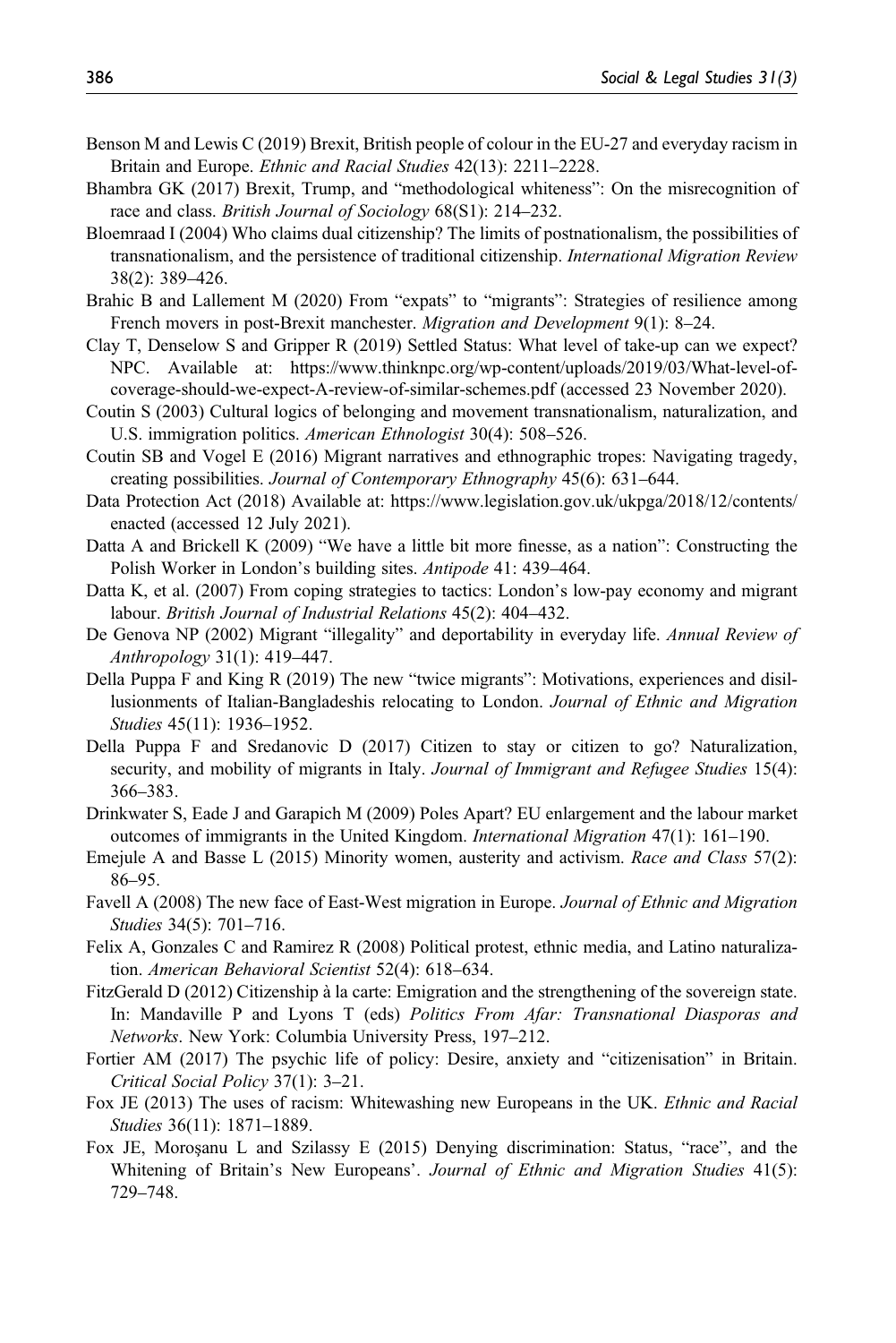- Gilbertson G and Singer A (2003) The emergence of protective citizenship in the USA: Naturalization among Dominican immigrants in the post- 1996 welfare reform era. Ethnic and Racial Studies 26(1): 25–51.
- Gould JB and Barclay S (2012) Mind the Gap: The place of Gap studies in sociolegal scholarship. Annual Review of Law and Social Science 8(1): 323–335.
- Green A (2019) Low-skilled employment in a new immigration regime: Challenges and opportunities for business transitions. National Institute Economic Review 248(1): 17–27.
- Grzymala-Kazlowska A (2016) Social anchoring: Immigrant identity, security and integration reconnected? Sociology 50(6): 1123–1139.
- Grzymala-Kazlowska A (2018) From connecting to social anchoring: Adaptation and "settlement" of Polish migrants in the UK. Journal of Ethnic and Migration Studies 44(2): 252–269.
- Guma T and Jones RD (2019) "Where are we going to go now?" European Union migrants' experiences of hostility, anxiety, and (non-)belonging during Brexit. Population, Space and Place 25(1): 1–10.
- Harpaz Y (2019) Compensatory citizenship: Dual nationality as a strategy of global upward mobility. Journal of Ethnic and Migration Studies 45(6): 897–916.
- Independent Inspector of Borders and Immigration (2020) An inspection of the EU Settlement Scheme (April 2019 to August 2019). Available at: [https://assets.publishing.service.gov.uk/](https://assets.publishing.service.gov.uk/government/uploads/system/uploads/attachment_data/file/868259/ICIBI_Inspection_of_the_EU_Settlement_Scheme__Apr_2019_to_Aug_2019_.pdf) [government/uploads/system/uploads/attachment\\_data/](https://assets.publishing.service.gov.uk/government/uploads/system/uploads/attachment_data/file/868259/ICIBI_Inspection_of_the_EU_Settlement_Scheme__Apr_2019_to_Aug_2019_.pdf)file/868259/ICIBI\_Inspection\_of\_the\_ [EU\\_Settlement\\_Scheme\\_\\_Apr\\_2019\\_to\\_Aug\\_2019\\_.pdf](https://assets.publishing.service.gov.uk/government/uploads/system/uploads/attachment_data/file/868259/ICIBI_Inspection_of_the_EU_Settlement_Scheme__Apr_2019_to_Aug_2019_.pdf) (accessed 8 April 2021).
- Lafleur JM and Mescoli E (2018) Creating undocumented EU migrants through welfare: A conceptualization of undeserving and precarious citizenship. Sociology 52(3): 480-496.
- Lulle A, Moroşanu L and King R (2018) And then came Brexit: Experiences and future plans of young EU migrants in the London region. Population, Space and Place 24(1): 1–11.
- Lulle A, King R, Dvorakova V, et al. (2019) Between disruptions and connections: "New" European Union migrants in the United Kingdom before and after the Brexit. Population, Space Place 25(1): 1–10.
- MacClancy J (2019) Before and beyond Brexit: Political dimensions of UK lifestyle migration. Journal of the Royal Anthropological Institute 25(2): 368–389.
- McDowell L, Batnitzky A and Dyer S (2007) Division, segmentation, and interpellation: The embodied labors of migrant workers in a greater London hotel. *Economic Geography* 83(1): 1–25.
- McGhee D, Moreh C and Vlachantoni A (2017) An "undeliberate determinacy"? The changing migration strategies of polish migrants in the UK in times of Brexit. Journal of Ethnic and Migration Studies 43(13): 2109–2130.
- Miller RG (2019) (Un)settling home during the Brexit process. Population, Space and Place 25(1): 1–11.
- Moskal M (2013) Circulating capitals between Poland and Scotland: A transnational perspective on European Labour Mobility. Journal of International Migration and Integration 14(2): 363–379.
- O'Brien C (2015) The pillory, the precipice and the slippery slope: The profound effects of the UK's legal reform programme targeting EU migrants. Journal of Social Welfare and Family Law 37(1): 111–136.
- Osipovic D (2015) Conceptualisations of welfare deservingness by polish migrants in the UK. Journal of Social Policy 44(4): 729–746.
- Pietka-Nykaza E and McGhee D (2017) EU post-accession Polish migrants' trajectories and their settlement practices in Scotland. Journal of Ethnic and Migration Studies 43(9): 1417–1433.
- Ranta R and Nancheva N (2019) Unsettled: Brexit and European Union nationals' sense of belonging. Population, Space Place 25(1): 2199–2209.